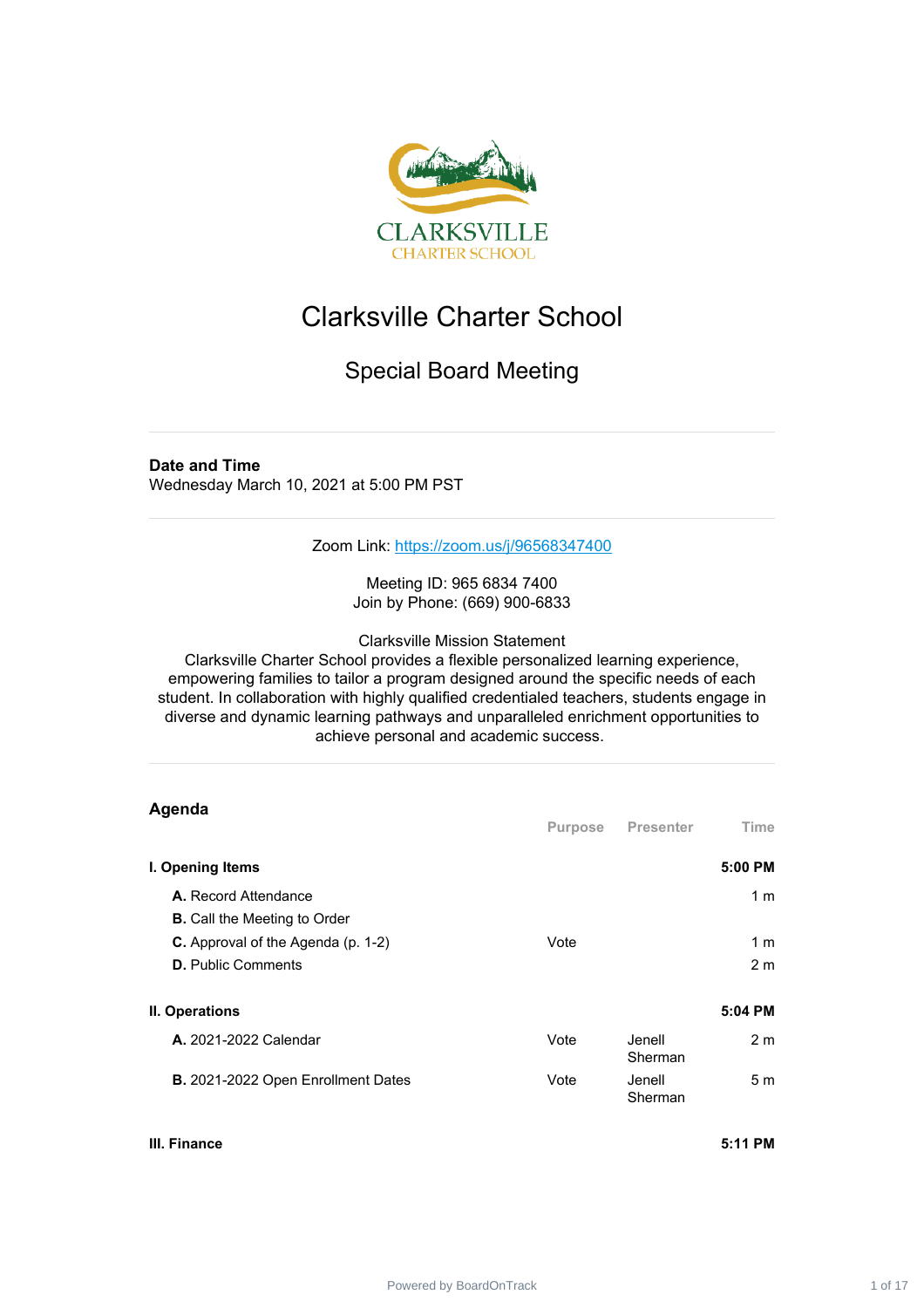| A. 2021-2022 Compensation Policy                                                                                                                                                                                                                                                                                                                                                                                                                                                                                                                                                                                                                                                                                                                                                                                                                                                                                                                                                                                                                                                                                                                                      | Purpose<br>Vote | <b>Presenter</b><br>Jenell<br>Sherman                                                   | Time<br>5 <sub>m</sub> |  |
|-----------------------------------------------------------------------------------------------------------------------------------------------------------------------------------------------------------------------------------------------------------------------------------------------------------------------------------------------------------------------------------------------------------------------------------------------------------------------------------------------------------------------------------------------------------------------------------------------------------------------------------------------------------------------------------------------------------------------------------------------------------------------------------------------------------------------------------------------------------------------------------------------------------------------------------------------------------------------------------------------------------------------------------------------------------------------------------------------------------------------------------------------------------------------|-----------------|-----------------------------------------------------------------------------------------|------------------------|--|
| Updates                                                                                                                                                                                                                                                                                                                                                                                                                                                                                                                                                                                                                                                                                                                                                                                                                                                                                                                                                                                                                                                                                                                                                               |                 |                                                                                         |                        |  |
| <b>B.</b> Student Funding Charts                                                                                                                                                                                                                                                                                                                                                                                                                                                                                                                                                                                                                                                                                                                                                                                                                                                                                                                                                                                                                                                                                                                                      | Vote            | Jenell<br>Sherman                                                                       | 5 <sub>m</sub>         |  |
| <b>IV.</b> Governance                                                                                                                                                                                                                                                                                                                                                                                                                                                                                                                                                                                                                                                                                                                                                                                                                                                                                                                                                                                                                                                                                                                                                 |                 |                                                                                         | 5:21 PM                |  |
| A. Board Calendar                                                                                                                                                                                                                                                                                                                                                                                                                                                                                                                                                                                                                                                                                                                                                                                                                                                                                                                                                                                                                                                                                                                                                     | Vote            | Jenell                                                                                  | 2 <sub>m</sub>         |  |
| <b>B.</b> Form 700                                                                                                                                                                                                                                                                                                                                                                                                                                                                                                                                                                                                                                                                                                                                                                                                                                                                                                                                                                                                                                                                                                                                                    | <b>Discuss</b>  | Sherman<br>Jenell<br>Sherman                                                            | 2 <sub>m</sub>         |  |
| V. Closing Items                                                                                                                                                                                                                                                                                                                                                                                                                                                                                                                                                                                                                                                                                                                                                                                                                                                                                                                                                                                                                                                                                                                                                      |                 |                                                                                         | 5:25 PM                |  |
| A. Board of Director's Comments & Requests                                                                                                                                                                                                                                                                                                                                                                                                                                                                                                                                                                                                                                                                                                                                                                                                                                                                                                                                                                                                                                                                                                                            | <b>Discuss</b>  |                                                                                         | 2 <sub>m</sub>         |  |
| <b>B.</b> Announcement of Next Regular Scheduled Board<br>Meeting<br>March 25, 2021 at 6:30 p.m.                                                                                                                                                                                                                                                                                                                                                                                                                                                                                                                                                                                                                                                                                                                                                                                                                                                                                                                                                                                                                                                                      | <b>FYI</b>      |                                                                                         | 1 <sub>m</sub>         |  |
| C. Adjourn Meeting                                                                                                                                                                                                                                                                                                                                                                                                                                                                                                                                                                                                                                                                                                                                                                                                                                                                                                                                                                                                                                                                                                                                                    | Vote            |                                                                                         |                        |  |
| communicate orally your desire to address the Board when the Board asks for public<br>comments. Speakers may be called in the order requests are received. Comments are                                                                                                                                                                                                                                                                                                                                                                                                                                                                                                                                                                                                                                                                                                                                                                                                                                                                                                                                                                                               |                 | to communicate to the administrative team of your desire to address the Board or simply |                        |  |
|                                                                                                                                                                                                                                                                                                                                                                                                                                                                                                                                                                                                                                                                                                                                                                                                                                                                                                                                                                                                                                                                                                                                                                       |                 |                                                                                         |                        |  |
| limited to 2 minutes each, with no more than 15 minutes per single topic. If a member of<br>the public utilizes a translator to address the Board, those individuals are allotted 4 minutes<br>each. If the Board utilizes simultaneous translation equipment in a manner that allows the<br>Board to hear the translated public testimony simultaneously, those individuals are allotted<br>2 minutes each. By law, the Board is allowed to take action only on items on the agenda.<br>The Board may, at its discretion, refer a matter to school staff or calendar the issue for<br>future discussion.<br>Note: The Governing Board encourages those with disabilities to participate fully in the<br>public meeting process. If you need a disability-related modification or accommodation,<br>including auxiliary aids or services, to participate in the public meeting, please contact the<br>Governing Board Office at (562) 584-0427 at least 48 hours before the scheduled board<br>meeting so every reasonable effort can be made to accommodate you. (Government Code<br>§ 54954.2; Americans with Disabilities Act of 1990, § 202 (42 U.S.C. § 12132)). |                 |                                                                                         |                        |  |
|                                                                                                                                                                                                                                                                                                                                                                                                                                                                                                                                                                                                                                                                                                                                                                                                                                                                                                                                                                                                                                                                                                                                                                       |                 |                                                                                         |                        |  |
|                                                                                                                                                                                                                                                                                                                                                                                                                                                                                                                                                                                                                                                                                                                                                                                                                                                                                                                                                                                                                                                                                                                                                                       |                 |                                                                                         |                        |  |
|                                                                                                                                                                                                                                                                                                                                                                                                                                                                                                                                                                                                                                                                                                                                                                                                                                                                                                                                                                                                                                                                                                                                                                       |                 |                                                                                         |                        |  |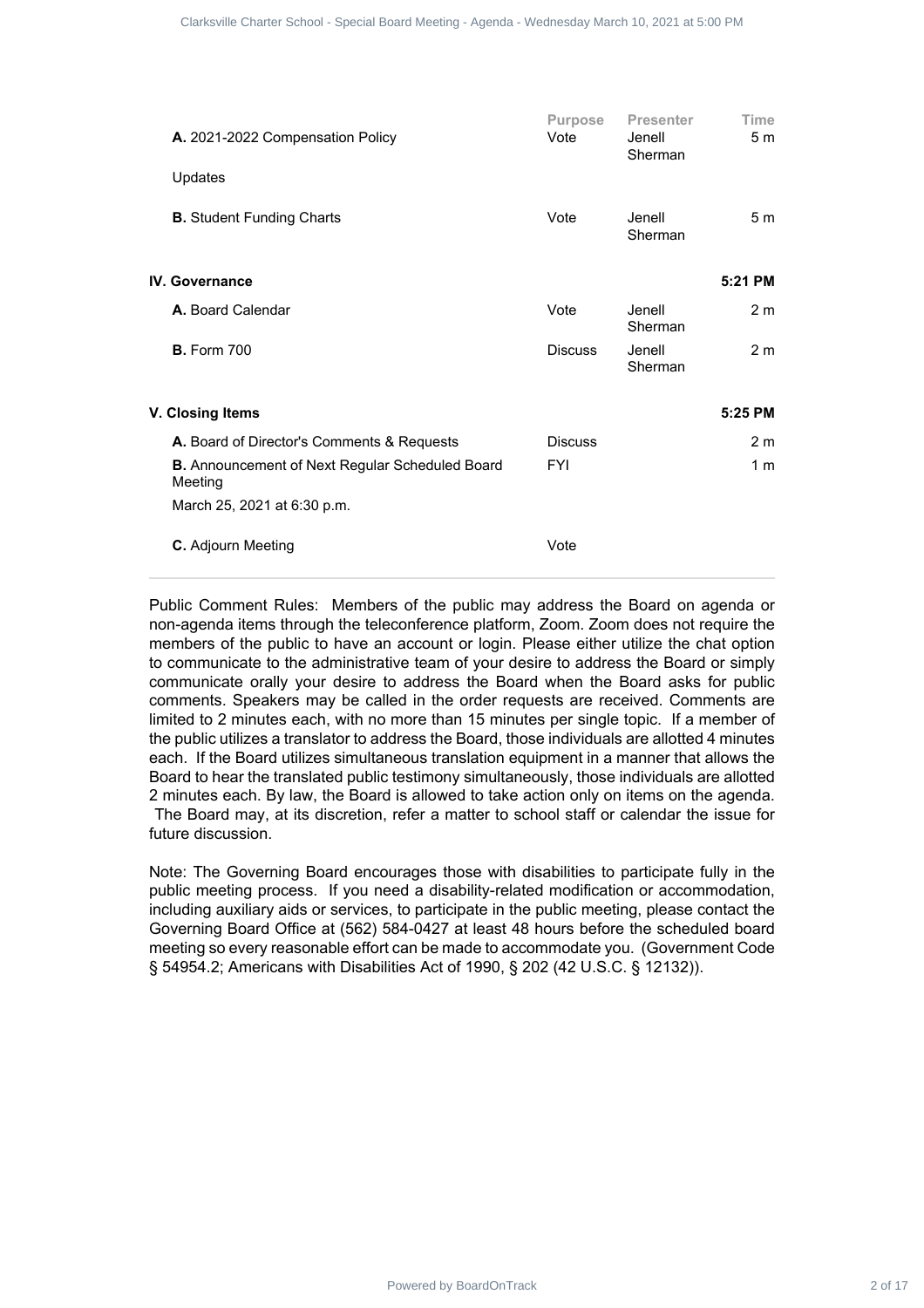## 2021-2022 Calendar

|                                                                                          | Clarksville Charter School - Special Board Meeting - Agenda - Wednesday March 10, 2021 at 5:00 PM                                                                                                                                                                   |         |
|------------------------------------------------------------------------------------------|---------------------------------------------------------------------------------------------------------------------------------------------------------------------------------------------------------------------------------------------------------------------|---------|
|                                                                                          |                                                                                                                                                                                                                                                                     |         |
|                                                                                          | <b>Cover Sheet</b>                                                                                                                                                                                                                                                  |         |
|                                                                                          | 2021-2022 Calendar                                                                                                                                                                                                                                                  |         |
| Section:<br>Item:<br><b>Purpose:</b><br><b>Submitted by:</b><br><b>Related Material:</b> | II. Operations<br>A. 2021-2022 Calendar<br>Vote<br>APPROVED_21-22 School Calendar - Clarksville Calendar.pdf                                                                                                                                                        |         |
| <b>BACKGROUND:</b><br>unchanged.                                                         | There was a typo found on the original calendar. This is the corrected calendar and we<br>propose the board approve the new calendar with the allowance to correct typos and<br>adjustments so long as the number of school days and the start and end dates remain |         |
| RECOMMENDATION:                                                                          | Approve the new calendar with the allowance to correct typos and adjustments so long<br>as the number of school days and the start and end dates remain unchanged.                                                                                                  |         |
|                                                                                          |                                                                                                                                                                                                                                                                     |         |
|                                                                                          |                                                                                                                                                                                                                                                                     |         |
|                                                                                          |                                                                                                                                                                                                                                                                     |         |
|                                                                                          |                                                                                                                                                                                                                                                                     |         |
|                                                                                          |                                                                                                                                                                                                                                                                     |         |
|                                                                                          |                                                                                                                                                                                                                                                                     |         |
|                                                                                          |                                                                                                                                                                                                                                                                     |         |
|                                                                                          |                                                                                                                                                                                                                                                                     |         |
|                                                                                          |                                                                                                                                                                                                                                                                     |         |
|                                                                                          |                                                                                                                                                                                                                                                                     |         |
|                                                                                          |                                                                                                                                                                                                                                                                     |         |
|                                                                                          |                                                                                                                                                                                                                                                                     |         |
|                                                                                          | Powered by BoardOnTrack                                                                                                                                                                                                                                             | 3 of 17 |

## BACKGROUND:

## RECOMMENDATION: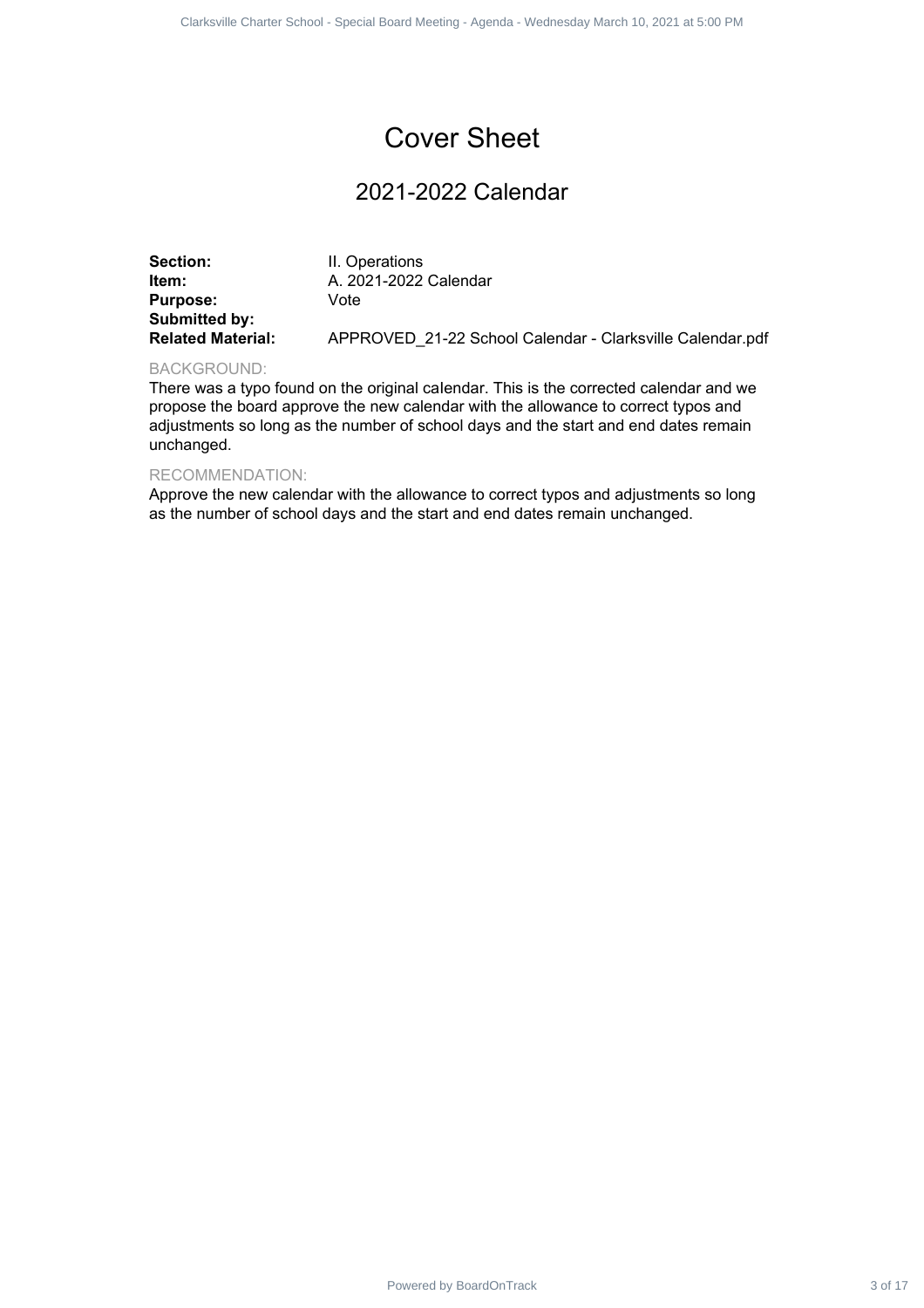|                |                           |                | July 2021               |                         |              |                     |                                           |                |                        |         | January 2022      |                      |
|----------------|---------------------------|----------------|-------------------------|-------------------------|--------------|---------------------|-------------------------------------------|----------------|------------------------|---------|-------------------|----------------------|
| S              | М                         | т              | W                       | т                       | F            | S                   | 2021-2022                                 | S              | M                      | т       | W                 | т                    |
|                |                           |                |                         | 1                       | $\mathbf{2}$ | 3                   | <b>School Calendar</b>                    |                |                        |         |                   |                      |
| 4              | 5                         | 6              | 7                       | 8                       | 9            | 10                  |                                           | $\overline{2}$ | 3                      | 4       | 5                 | 6                    |
| 11             | 12                        | 13             | 14                      | 15                      | 16           | 17                  |                                           | 9              | 10                     | 11      | 12                | 13                   |
| 18             | 19                        | 20             | 21                      | 22                      | 23           | 24                  |                                           | 16             | 17                     | 18      | 19                | 20                   |
| 25             | 26                        | 27             | 28                      | 29                      | 30           | 31                  |                                           | 23             | 24                     | 25      | 26                | 27                   |
|                |                           |                |                         |                         |              |                     |                                           | 30             | 31                     |         |                   |                      |
|                |                           |                | August 2021             |                         |              |                     |                                           |                |                        |         | February 202      |                      |
| S              | м                         | т              | W                       | т                       | F            | S                   |                                           | S              | M                      | Т       | W                 | т                    |
| $\mathbf{1}$   | $\overline{2}$            | 3              | $\overline{\mathbf{4}}$ | 5                       | 6            | $\overline{7}$      |                                           |                |                        | 1       | $\overline{2}$    | $\mathbf 3$          |
| 8              | $\mathbf{Q}$              | 10             | 11                      | 12                      | 13           | 14                  |                                           | 6              | $\overline{7}$         | 8       | 9                 | 10                   |
| 15             | 46.                       | 17             | 18                      | 19                      | 20           | 21                  | <b>CLARKSVILLE</b>                        | 13             | 14                     | 15      | 16                | 17                   |
| 22             | 23                        | 24             | 25                      | 26                      | 27           | 28                  |                                           | 20             | 21                     | 22      | 23                | 24                   |
| 29             | 30                        | 31             |                         |                         |              |                     | HARTER SCHOOL                             | 27             | 28                     |         |                   |                      |
|                |                           |                |                         |                         |              | 22                  |                                           |                |                        |         |                   |                      |
|                |                           |                |                         | September 2021          |              |                     |                                           |                |                        |         | <b>March 2022</b> |                      |
| S              | M                         | Т              | W<br>1                  | т                       | F            | S                   |                                           | S              | M                      | Т<br>1  | W                 | т                    |
|                |                           |                |                         | $\overline{\mathbf{2}}$ | 3            | $\overline{4}$      | <b>School Year Dates</b>                  |                |                        |         | $\overline{2}$    | $\mathbf 3$          |
| 5              | 6                         | $\overline{7}$ | 8                       | 9                       | 10           | 11                  | Teachers Back to Work<br>Aug 2            | 6              | $\overline{7}$         | 8       | 9                 | 10                   |
| 12             | 13                        | 14             | 15                      | 16                      | 17           | 18                  | Aug 16<br>First Day of School             | 13             | 14                     | 15      | 16                | 17                   |
| 19             | 20                        | 21             | 22                      | 23                      | 24           | 25                  | End of Semester 1<br>Jan 7                | 20             | 21                     | 22      | 23                | 24                   |
| 26             | 27                        | 28             | 29                      | 30                      |              |                     | Report Cards Due<br>Jan 14                | 27             | 28                     | 29      | 30                | 31                   |
|                |                           |                |                         | October 2021            |              | 21                  | Last Day of School<br>May 25              |                |                        |         | <b>April 2022</b> |                      |
|                |                           |                |                         |                         |              |                     | Report Cards Due<br>May 31                |                |                        |         |                   |                      |
| S              | M                         | т              | W                       | т                       | F            | S                   | Last Teacher Day<br>Jun 2                 | S              | M                      | т       | W                 | т                    |
|                |                           |                |                         |                         | 1            | $\overline{2}$<br>9 |                                           |                | 4                      |         |                   |                      |
| 3<br>10        | 4<br>11                   | 5<br>12        | 6<br>13                 | 7<br>14                 | 8            | 16                  |                                           | 3<br>10        | 11                     | 5<br>12 | 6<br>13           | $\overline{7}$<br>14 |
| 17             | 18                        | 19             | 20                      | 21                      | 15<br>22     | 23                  | <b>Holidays</b>                           | 17             | 18                     | 19      | 20                | 21                   |
| 24             | 25                        | 26             | 27                      | 28                      | 29           | 30                  | Sep 6<br>Labor Day<br><b>Nov 11</b>       | 24             | 25                     | 26      | 27                | 28                   |
| 31             |                           |                |                         |                         |              |                     | Veteran's Day<br>Thanksgiving Break       |                |                        |         |                   |                      |
|                |                           |                |                         | November 2021           |              | 21                  | Nov 19-26<br>Winter Break<br>Dec 20-Jan 3 |                |                        |         | <b>May 2022</b>   |                      |
| S              | М                         | т              | W                       | т                       | F            | S                   | Martin Luther King, Jr. Day               | S              | M                      | т       | W                 | Т                    |
|                | 1                         | $\mathbf{2}$   | 3                       | 4                       | 5            | 6                   | Jan 17<br>Feb 11<br>Lincoln Day           | $\mathbf{1}$   | $\mathbf{2}$           | 3       | 4                 | 5                    |
| $\overline{7}$ | 8                         | 9              | 10                      | 11                      | 12           | 13                  | Feb 21<br>Washington Day                  | 8              | 9                      | 10      | 11                | 12                   |
| 14             | 15                        | 16             | 17                      | 18                      | 19           | 20                  | Spring Break<br>Apr 11-18                 | 15             | 16                     | 17      | 18                | 19                   |
| 21             | 22                        | 23             | 24                      | 25                      | 26           | 27                  | Memorial Day<br>May 30                    | 22             | 23                     |         | $24 \times 25$ 26 |                      |
| 28             | 29                        | 30             |                         |                         |              |                     |                                           | 29             | 30                     | 31      |                   |                      |
|                |                           |                |                         |                         |              | 15                  | <b>Learning Period Dates</b>              |                |                        |         |                   |                      |
|                |                           |                |                         | December 2021           |              |                     | LP <sub>1</sub><br>$8/16 - 9/17$          |                |                        |         | <b>June 2022</b>  |                      |
| S              | М                         | т              | W                       | Τ                       | F            | S                   | LP <sub>2</sub><br>$9/20 - 10/15$         | S              | M                      | Τ       | W                 | Т                    |
|                |                           |                | 1                       | $\mathbf{2}$            | 3            | 4                   | LP <sub>3</sub><br>10/18-11/12            |                |                        |         | $\mathbf{1}$      | $\boldsymbol{2}$     |
| 5              | 6                         | 7              | 8                       | 9                       | 10           | 11                  | LP4<br>$11/15 - 1/7$                      | 5              | 6                      | 7       | 8                 | 9                    |
| 12             | 13                        | 14             | 15                      | 16                      | 17           | 18                  | LP <sub>5</sub><br>$1/10 - 2/10$          | 12             | 13                     | 14      | 15                | 16                   |
| 19             | 20                        | 21             | 22                      | 23                      | 24           | 25                  | LP6<br>$2/14 - 3/11$                      | 19             | 20                     | 21      | 22                | 23                   |
| 26             | 27                        | 28             | 29                      | 30                      | 31           |                     | $3/14 - 4/8$<br>LP7                       | 26             | 27                     | 28      | 29                | 30                   |
|                |                           |                |                         |                         |              | 13                  | LP8<br>$4/19 - 5/25$                      |                |                        |         |                   |                      |
|                |                           |                |                         |                         |              |                     |                                           |                |                        |         |                   |                      |
|                | <b>Events - Dates TBD</b> |                |                         |                         |              |                     | <b>School Accountability</b>              |                | <b>Testing Windows</b> |         |                   |                      |



|    |   |    |              |    |                                           |    | <b>School Year Dates</b> |                       |    |    |    |                   |     |    |                 |
|----|---|----|--------------|----|-------------------------------------------|----|--------------------------|-----------------------|----|----|----|-------------------|-----|----|-----------------|
| 5  |   |    |              | 9  |                                           | 11 | Aua 2                    | Teachers Back to Work | 6  |    | 8  | 9                 |     |    | 12 <sup>2</sup> |
| 12 |   | 14 | 15           | 16 |                                           | 18 | Aug 16                   | First Day of School   | 13 |    |    | 16                |     |    | 19              |
| 19 |   |    |              |    |                                           | 25 | Jan 7                    | End of Semester 1     | 20 | 21 |    | 23                | 24  | 25 | 26              |
| 26 |   | 28 |              |    |                                           |    | Jan 14                   | Report Cards Due      | 27 | 28 | 29 | 30                | -31 |    |                 |
|    |   |    |              |    |                                           | 21 | May 25                   | Last Dav of School    |    |    |    |                   |     |    | 23              |
|    |   |    | October 2021 |    |                                           |    | May 31                   | Report Cards Due      |    |    |    | <b>April 2022</b> |     |    |                 |
| S  | М |    |              |    |                                           | S  | $\lim_{2}$               | Last Teacher Dav      |    | M  |    | W                 |     |    |                 |
|    |   |    |              |    | <b>Service Contract Contract Contract</b> |    |                          |                       |    |    |    |                   |     |    |                 |

| 10 |    | 12            | 14 |    | 16           | <b>Holidays</b>   |                             | 10 |    | 12 13 |                 | 14 |    | 16 |
|----|----|---------------|----|----|--------------|-------------------|-----------------------------|----|----|-------|-----------------|----|----|----|
| 17 |    | 19            |    |    | 23           | Sep 6             |                             | 17 | 18 |       |                 |    |    | 23 |
| 24 | 25 | 26            | 28 | 29 | 30           | <b>Nov 11</b>     | Veteran's Dav               | 24 | 25 | 26.   | 27              | 28 | 29 | 30 |
| 31 |    |               |    |    | 21           | Nov 19-26         | <b>Thanksgiving Break</b>   |    |    |       |                 |    |    | 15 |
|    |    | November 2021 |    |    |              | Dec $20$ -Jan $3$ | Winter Break                |    |    |       | <b>May 2022</b> |    |    |    |
| S  | м  |               |    |    | <sub>S</sub> | Jan 17            | Martin Luther King, Jr. Day | S  | M  |       | W               |    |    |    |
|    |    |               | 4  | 5  | 6            | Feb 11            | Lincoln Dav                 |    | 2  |       |                 | 5  | 6  |    |
|    | 8  | 9             |    |    | 13           | Feb <sub>21</sub> | Washington Day              | 8  |    |       |                 |    |    | 14 |
| 14 |    | 16            | 18 | 19 | 20           | Apr 11-18         | or 11-18 Spring Break       | 15 |    |       |                 | 19 |    | 21 |
| 21 |    |               |    | 26 |              | May 30            |                             | 22 | 23 |       |                 |    |    | 28 |
|    |    |               |    |    |              |                   |                             |    |    |       |                 |    |    |    |

|              |     |               |     |    |    | 15 | <b>Learning Period Dates</b> |                 |    |    |    |                  |    |    | 21 |
|--------------|-----|---------------|-----|----|----|----|------------------------------|-----------------|----|----|----|------------------|----|----|----|
|              |     | December 2021 |     |    |    |    | P1                           | $8/16 - 9/17$   |    |    |    | <b>June 2022</b> |    |    |    |
| S            | м   |               | w   |    |    | S. | P2                           | $9/20 - 10/15$  | S  | M  |    | W                |    |    |    |
|              |     |               |     |    |    |    | P≎                           | $10/18 - 11/12$ |    |    |    |                  |    | 2  |    |
| 5            |     |               | 8   | 9  |    |    | PA                           | $11/15 - 1/7$   | 5  | 6  |    | 8                |    |    |    |
| $12^{\circ}$ |     | 14            | 15  |    |    | 18 | ∟Pള                          | $1/10 - 2/10$   | 12 |    |    | 15               |    |    | 18 |
| 19           |     |               | 22. | 23 | 24 | 25 | Pĥ                           | $2/14 - 3/11$   | 19 | 20 |    | 22               | 23 | 24 | 25 |
| 26 I         | 27. | -28           | 29  | 30 |    |    | $LP^-$                       | $3/14 - 4/8$    | 26 | 27 | 28 | 29               |    |    |    |
|              |     |               |     |    |    | 13 | P8                           |                 |    |    |    |                  |    |    |    |
|              |     |               |     |    |    |    |                              |                 |    |    |    |                  |    |    |    |

| <b>Events - Dates TBD</b> | <b>School Accountability</b> |                    | <b>Testing Windows</b> |                         |
|---------------------------|------------------------------|--------------------|------------------------|-------------------------|
| Community Opportunities   | Every LP                     | Attendance Logs    | Feb-Mar                | PFT Testing for 5, 7, 9 |
| Field Trips               | Every LP                     | Work Samples       | Mar-Mav                | <b>SBAC Testing</b>     |
|                           | Every 20 school days         | Student Conference | Fall, Win, Spr         | Assessements            |

|              |                      | <b>July 2021</b> |                         |    |                |                              |                             |    |                        |                        |                   | January 2022     |                            |                |
|--------------|----------------------|------------------|-------------------------|----|----------------|------------------------------|-----------------------------|----|------------------------|------------------------|-------------------|------------------|----------------------------|----------------|
| M            | T.                   | W                | Т                       | F  | S              |                              | 2021-2022                   | S  | M                      | т                      | W                 | т                | F                          | S              |
|              |                      |                  | 1                       | 2  | 3              |                              | <b>School Calendar</b>      |    |                        |                        |                   |                  |                            | 1              |
| 5            | 6                    | 7                | 8                       | 9  | 10             |                              |                             | 2  | 3                      | 4                      | 5                 | 6                |                            | 8              |
| 12           | 13                   | 14               | 15                      | 16 | 17             |                              |                             | 9  | 10                     | 11                     | 12                | 13               | 14                         | 15             |
| 19           | 20                   | 21               | 22                      | 23 | 24             |                              |                             | 16 | 17                     | 18                     | 19                | 20               | 21                         | 22             |
| 26           | 27                   | 28               | 29                      | 30 | 31             |                              |                             | 23 | 24                     | 25                     | 26                | 27               | 28                         | 29             |
|              |                      |                  |                         |    |                |                              |                             | 30 | 31                     |                        |                   |                  |                            | 19             |
|              |                      | August 2021      |                         |    |                |                              |                             |    |                        | February 2022          |                   |                  |                            |                |
| M            | т                    | W                | Τ                       | F  | $\mathbb S$    |                              |                             | S  | M                      | т                      | W                 | т                | F                          | S              |
| $\mathbf{2}$ | 3                    | 4                | 5                       | 6  | $\overline{7}$ |                              |                             |    |                        | 1                      | $\mathbf 2$       | $\mathbf{3}$     | 4                          | 5              |
|              | 10                   | 11               | 12                      | 13 | 14             |                              |                             | 6  | $\overline{7}$         | 8                      | 9                 | 10               | 11                         | 12             |
| ى16          | 17                   | 18               | 19                      | 20 | 21             |                              |                             | 13 | 14                     | 15                     | 16                | 17               | 18                         | 19             |
| 23           | 24                   | 25               | 26                      | 27 | 28             |                              |                             | 20 | 21                     | 22                     | 23                | 24               | 25                         | 26             |
| 30           | 31                   |                  |                         |    |                |                              | LARTER SCHOOL               | 27 | 28                     |                        |                   |                  |                            |                |
|              |                      |                  |                         |    | 22             |                              |                             |    |                        |                        |                   |                  |                            | 18             |
|              |                      |                  | September 2021          |    |                |                              |                             |    |                        |                        | <b>March 2022</b> |                  |                            |                |
| M            | Т                    | W                | Τ                       | F  | $\mathbf S$    |                              |                             | S  | M                      | T                      | W                 | Τ                | F                          | $\mathbf S$    |
|              |                      | 1                | $\mathbf 2$             | 3  | 4              | <b>School Year Dates</b>     |                             |    |                        | 1                      | $\mathbf 2$       | 3                | 4                          | 5              |
| 6            | $\overline{7}$       | 8                | 9                       | 10 | 11             | Aug 2                        | Teachers Back to Work       | 6  | $\overline{7}$         | 8                      | 9                 | 10               | 11                         | 12             |
| 13           | 14                   | 15               | 16                      | 17 | 18             | Aug 16                       | First Day of School         | 13 | 14                     | 15                     | 16                | 17               | 18                         | 19             |
| 20           | 21                   | 22               | 23                      | 24 | 25             | Jan 7                        | End of Semester 1           | 20 | 21                     | 22                     | 23                | 24               | 25                         | 26             |
| 27           | 28                   | 29               | 30                      |    |                | Jan 14                       | Report Cards Due            | 27 | 28                     | 29                     | 30                | 31               |                            |                |
|              |                      |                  |                         |    | 21             | May 25                       | Last Day of School          |    |                        |                        |                   |                  |                            | 23             |
|              |                      |                  | October 2021            |    |                | May 31                       | Report Cards Due            |    |                        |                        | <b>April 2022</b> |                  |                            |                |
| M            | т                    | W                | Т                       | F  | S              | Jun 2                        | Last Teacher Day            | S  | M                      | Τ                      | W                 | Τ                | F                          | S              |
|              |                      |                  |                         | 1  | $\overline{2}$ |                              |                             |    |                        |                        |                   |                  | 1                          | $\overline{2}$ |
| 4            | 5                    | 6                | $\overline{7}$          | 8  | 9              |                              |                             | 3  | 4                      | 5                      | 6                 | 7                | $\bf{8}$                   | 9              |
| 11           | 12                   | 13               | 14                      | 15 | 16             | <b>Holidays</b>              |                             | 10 | 11                     | 12                     | 13                | 14               | 15                         | 16             |
| 18           | 19                   | 20               | 21                      | 22 | 23             | Sep 6                        | Labor Day                   | 17 | 18                     | 19                     | 20                | 21               | 22                         | 23             |
| 25           | 26                   | 27               | 28                      | 29 | 30             | Nov 11                       | Veteran's Day               | 24 | 25                     | 26                     | 27                | 28               | 29                         | 30             |
|              |                      |                  |                         |    | 21             | Nov 19-26                    | Thanksgiving Break          |    |                        |                        |                   |                  |                            | 15             |
|              |                      |                  | November 2021           |    |                | Dec 20-Jan 3                 | Winter Break                |    |                        |                        | <b>May 2022</b>   |                  |                            |                |
| M            | Τ                    | W                | Τ                       | F  | S              | Jan 17                       | Martin Luther King, Jr. Day | S  | M                      | Τ                      | W                 | Τ                | F                          | S              |
| 1            | $\mathbf{2}$         | 3                | 4                       | 5  | 6              | Feb 11                       | Lincoln Day                 | 1  | $\mathbf{2}$           | 3                      | 4                 | 5                | 6                          | $\overline{7}$ |
| 8            | 9                    | 10 <sup>1</sup>  | 11                      | 12 | 13             | Feb 21                       | Washington Day              | 8  | 9                      | 10                     | 11                | $12 \,$          | 13                         | 14             |
| 15           | 16                   | 17               | 18                      | 19 | 20             | Apr 11-18                    | <b>Spring Break</b>         | 15 | 16                     |                        | 17 <u>18</u>      | 19               | 20                         | 21             |
| 22           | 23                   | 24               | 25                      | 26 | 27             | May 30                       | Memorial Day                | 22 | 23                     | 24 J                   | 25                | 26               | 27                         | 28             |
| 29           | 30                   |                  |                         |    |                |                              |                             | 29 |                        | $30 \mid 31$           |                   |                  |                            |                |
|              |                      |                  |                         |    | 15             | <b>Learning Period Dates</b> |                             |    |                        |                        |                   |                  |                            | 21             |
|              |                      |                  | December 2021           |    |                | LP <sub>1</sub>              | $8/16 - 9/17$               |    |                        |                        | <b>June 2022</b>  |                  |                            |                |
| M            | т                    | W                | T                       | F  | S              | LP <sub>2</sub>              | $9/20 - 10/15$              | S  | M                      | T.                     | W                 | T                | F.                         | S              |
|              |                      | 1                | $\mathbf{2}$            | 3  | 4              | LP3                          | $10/18 - 11/12$             |    |                        |                        | 1                 | $\boldsymbol{2}$ | 3                          | 4              |
| 6            | 7                    | 8                | 9                       | 10 | 11             | LP4                          | $11/15 - 1/7$               | 5  | 6                      | 7                      | 8                 | 9                | 10                         | 11             |
| 13           | 14                   | 15               | 16                      | 17 | 18             | LP <sub>5</sub>              | $1/10 - 2/10$               | 12 | 13                     | 14                     | 15                | 16               | 17                         | 18             |
| 20           | 21                   | 22               | 23                      | 24 | 25             | LP6                          | $2/14 - 3/11$               | 19 | 20                     | 21                     | 22                | 23               | 24                         | 25             |
| 27           | 28                   | 29               | 30                      | 31 |                | LP7                          | $3/14 - 4/8$                | 26 | 27                     | 28                     | 29                | 30               |                            |                |
|              |                      |                  |                         |    | 13             | LP8                          | $4/19 - 5/25$               |    |                        |                        |                   |                  |                            | $\overline{2}$ |
|              |                      |                  |                         |    |                |                              |                             |    |                        |                        |                   |                  |                            | 190            |
|              | vents - Dates TBD:   |                  |                         |    |                | <b>School Accountability</b> |                             |    | <b>Testing Windows</b> |                        |                   |                  |                            |                |
|              |                      |                  | Community Opportunities |    |                | Every LP                     | Attendance Logs             |    | Feb-Mar                |                        |                   |                  | PFT Testing for 5, 7, 9    |                |
| ïeld Trips   |                      |                  |                         |    |                | Every LP                     | Work Samples                |    | Mar-May                |                        |                   |                  | <b>SBAC Testing</b>        |                |
|              |                      |                  |                         |    |                | Every 20 school days         | Student Conference          |    | Fall, Win, Spr         |                        |                   |                  | Assessements               |                |
|              | 90 teacher work days |                  |                         |    |                |                              |                             |    |                        |                        |                   |                  |                            |                |
|              |                      |                  |                         |    |                |                              |                             |    |                        |                        |                   |                  |                            |                |
|              |                      |                  |                         |    |                |                              |                             |    |                        |                        |                   |                  |                            |                |
|              |                      |                  |                         |    |                |                              |                             |    |                        |                        |                   |                  |                            |                |
|              |                      |                  |                         |    |                |                              |                             |    |                        |                        |                   |                  |                            |                |
|              | School Closed        |                  |                         |    |                | Teacher In Service Days      |                             |    |                        | Last Day of Semester 1 |                   |                  |                            |                |
| LP           |                      |                  |                         |    |                | Report Cards                 |                             |    |                        |                        |                   |                  | First & Last Day of School |                |

| <b>Testing Windows</b> |                         |
|------------------------|-------------------------|
| Feb-Mar                | PFT Testing for 5, 7, 9 |
| Mar-May                | <b>SBAC Testing</b>     |
| Fall, Win, Spr         | Assessements            |

190 teacher work days



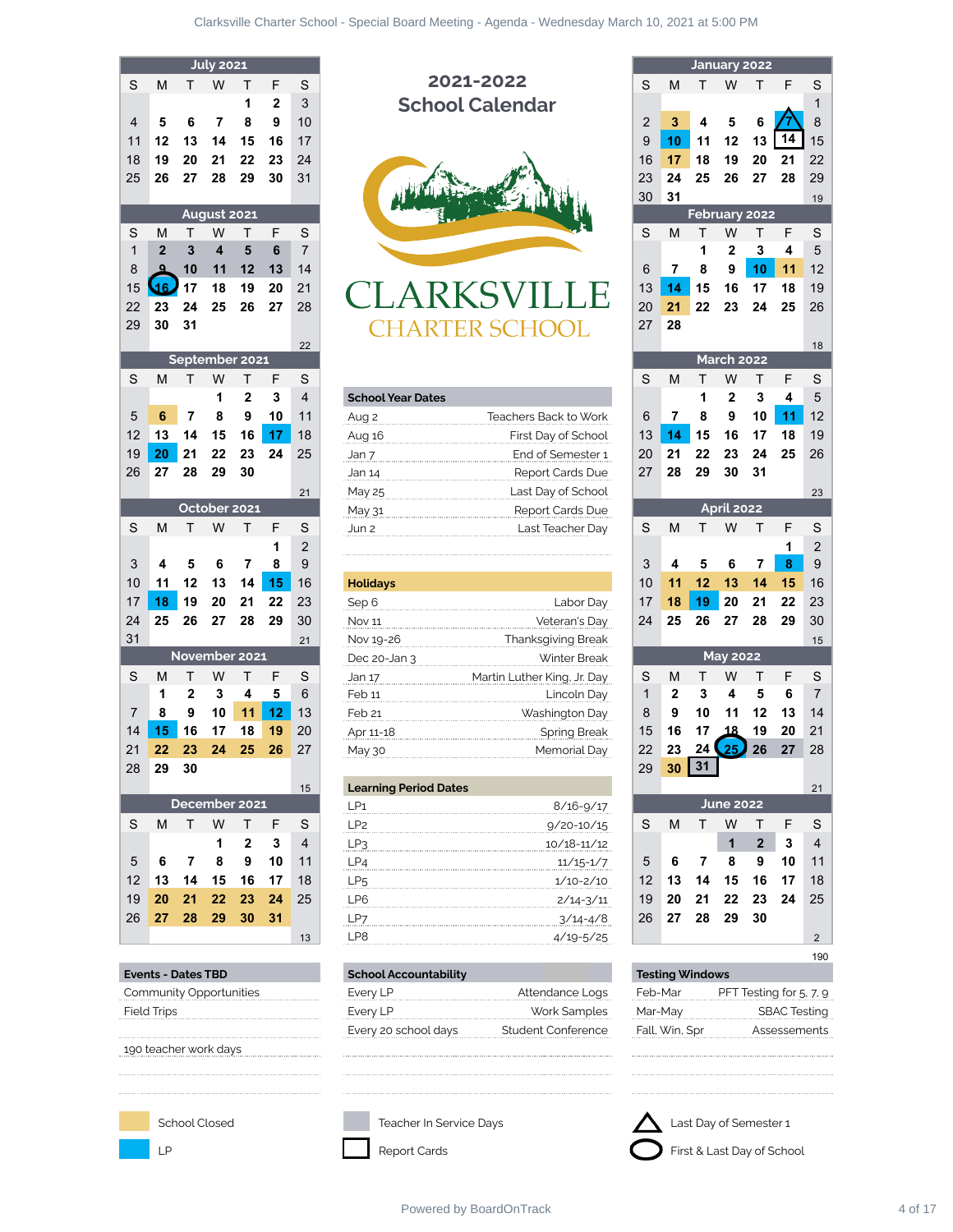## 2021-2022 Open Enrollment Dates

**Section:** II. Operations<br> **Item:** B. 2021-2022 **Purpose:** Vote **Submitted by:**

**Item:** B. 2021-2022 Open Enrollment Dates Powered by BoardOnTrack 5 of 17 of 17 and 18 of 17 of 17 1 of 17 1 of 17 1 of 17 1 of 17 1 2022 Open Enrollment Dates<br>
Since 1<br>
2021-2022 Open Enrollment Dates<br>
In Cycle - Wednesday March 10, 2021 at 5:00 PM<br>
March 10, 202

Open Enrollment Dates 21-22\_CV.pdf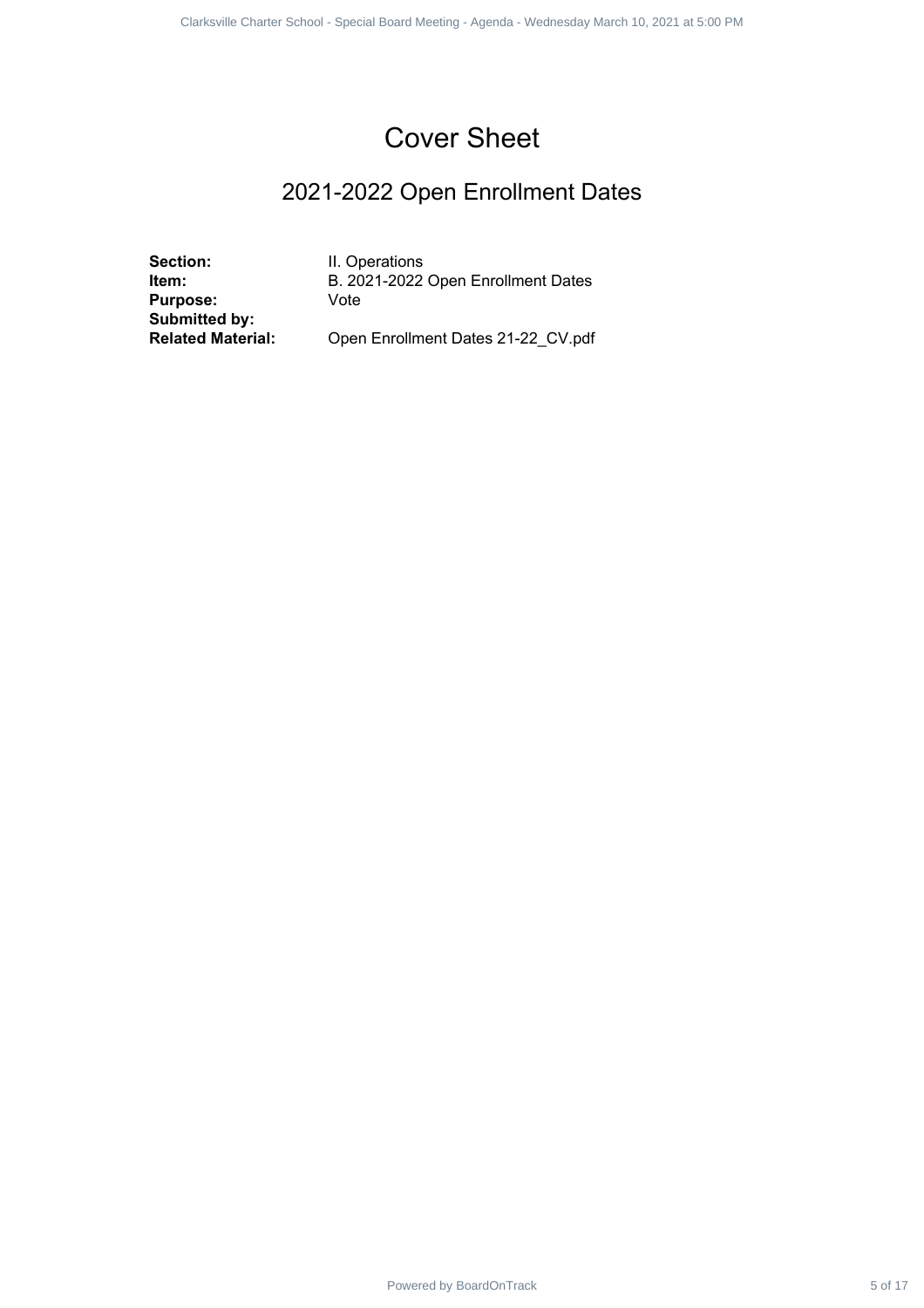



# **Enrollment Dates 2021-2022**

**Open Enrollment Period**

March 22-April 30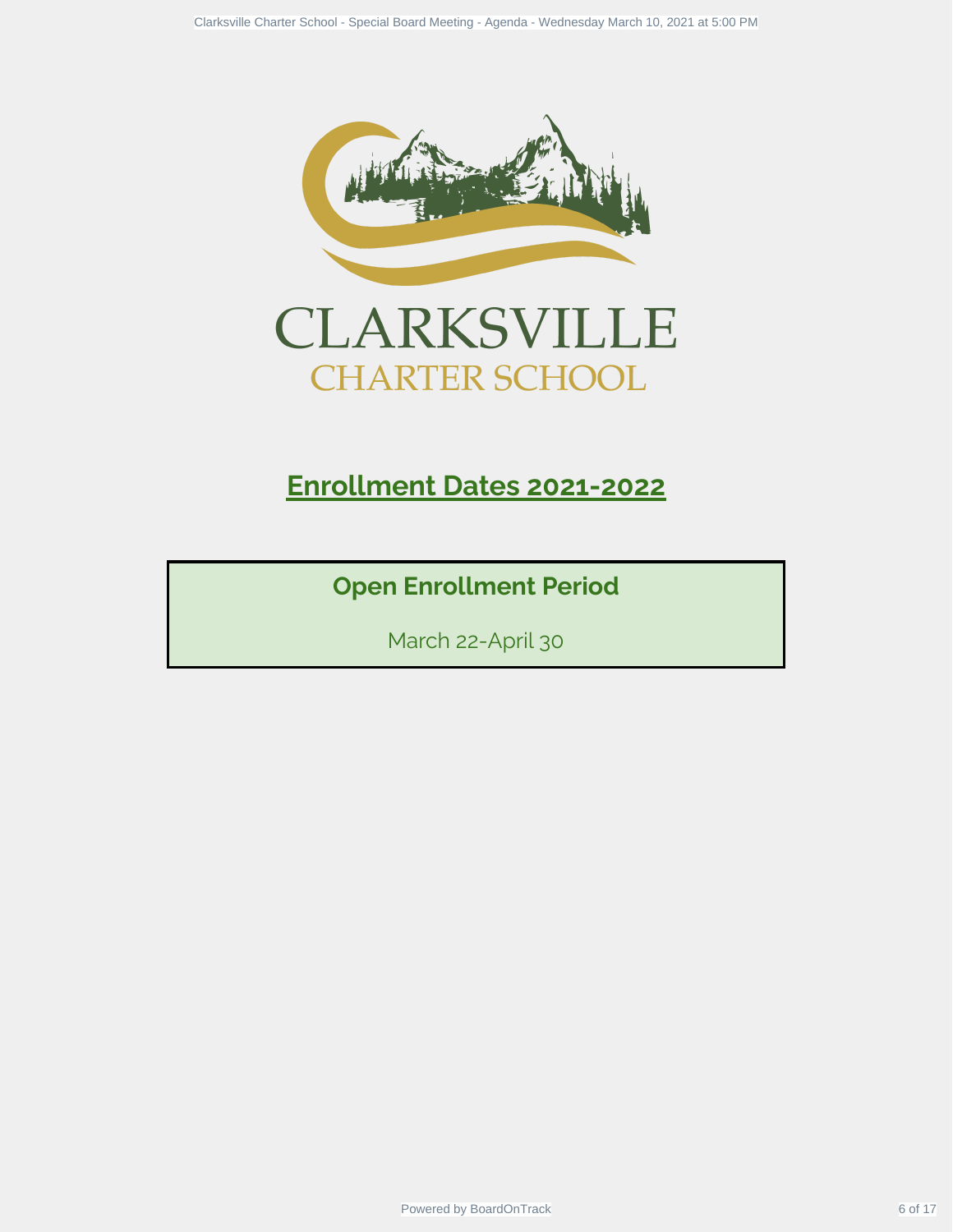## 2021-2022 Compensation Policy

**Section:** III. Finance<br>**Item:** A. 2021-202 **Purpose:** Vote **Submitted by:**

**Item:** A. 2021-2022 Compensation Policy Powered by BoardOnTrack 7 of 17 of 17 of 17 of 17 of 17 of 17 of 17 of 17 1 of 17 1 of 17 1 of 17 1 of 17 1 of 17 1 of 17 1 of 17 1 of 17 1 of 17 1 of 17 1 of 17 1 of 17 1 of 17 1 of 17 1 of 18 of 17 1 of 18 of 17 1 of 18

**Related Material:** 21\_22\_Proposed Salary Schedules\_North.pdf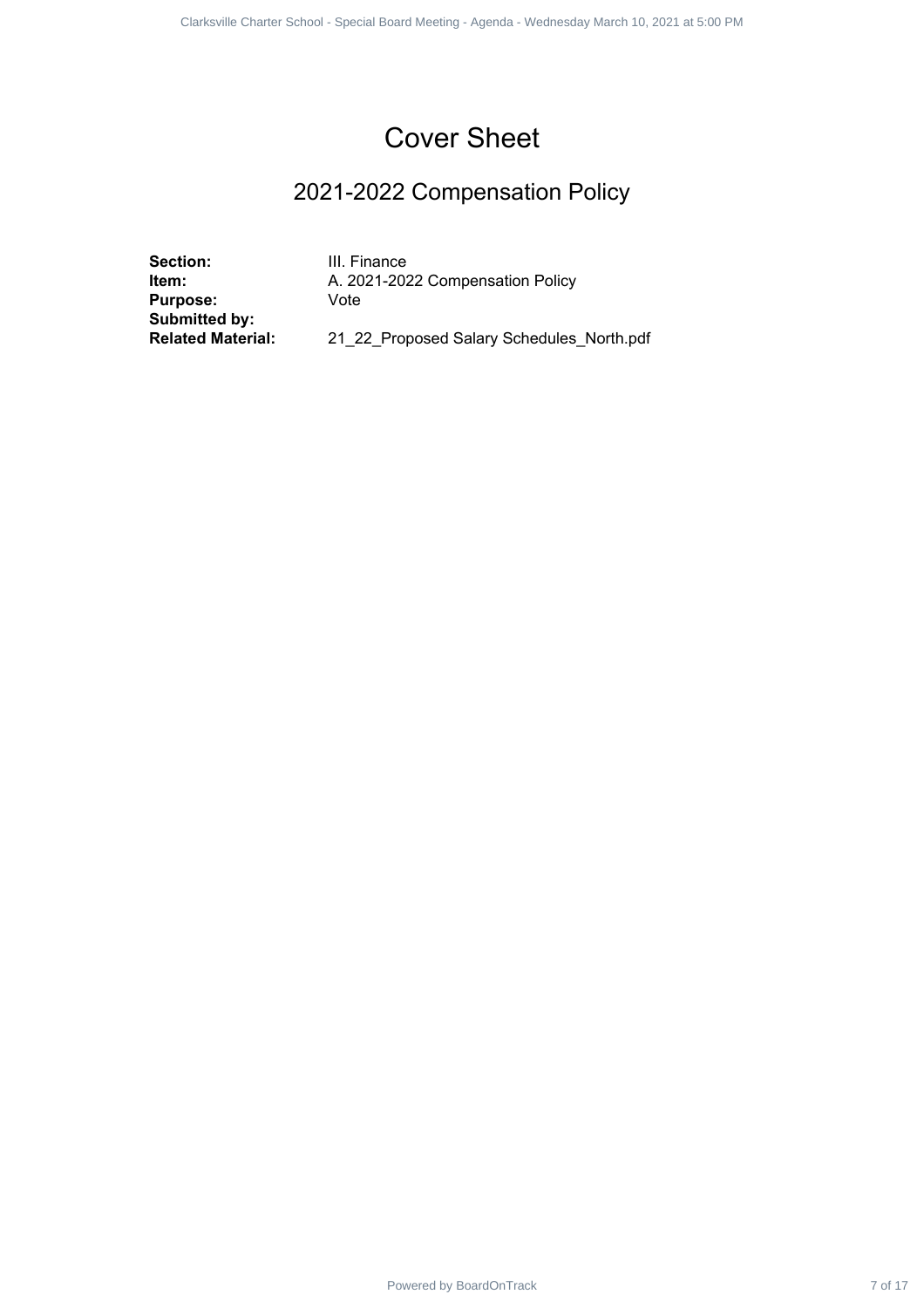# 2021-2022 Salary Schedules Power of 2021-2022<br>Power School - Special Board Meeting - Special Board Meeting - Wednesday March 10, 2021<br>- Process by March 10, 2021 at 5:00 PM - Wednesday March 10, 2021 at 5:00 PM - Wednesday March 10, 2021 at 5:0<br>- PM

North Schools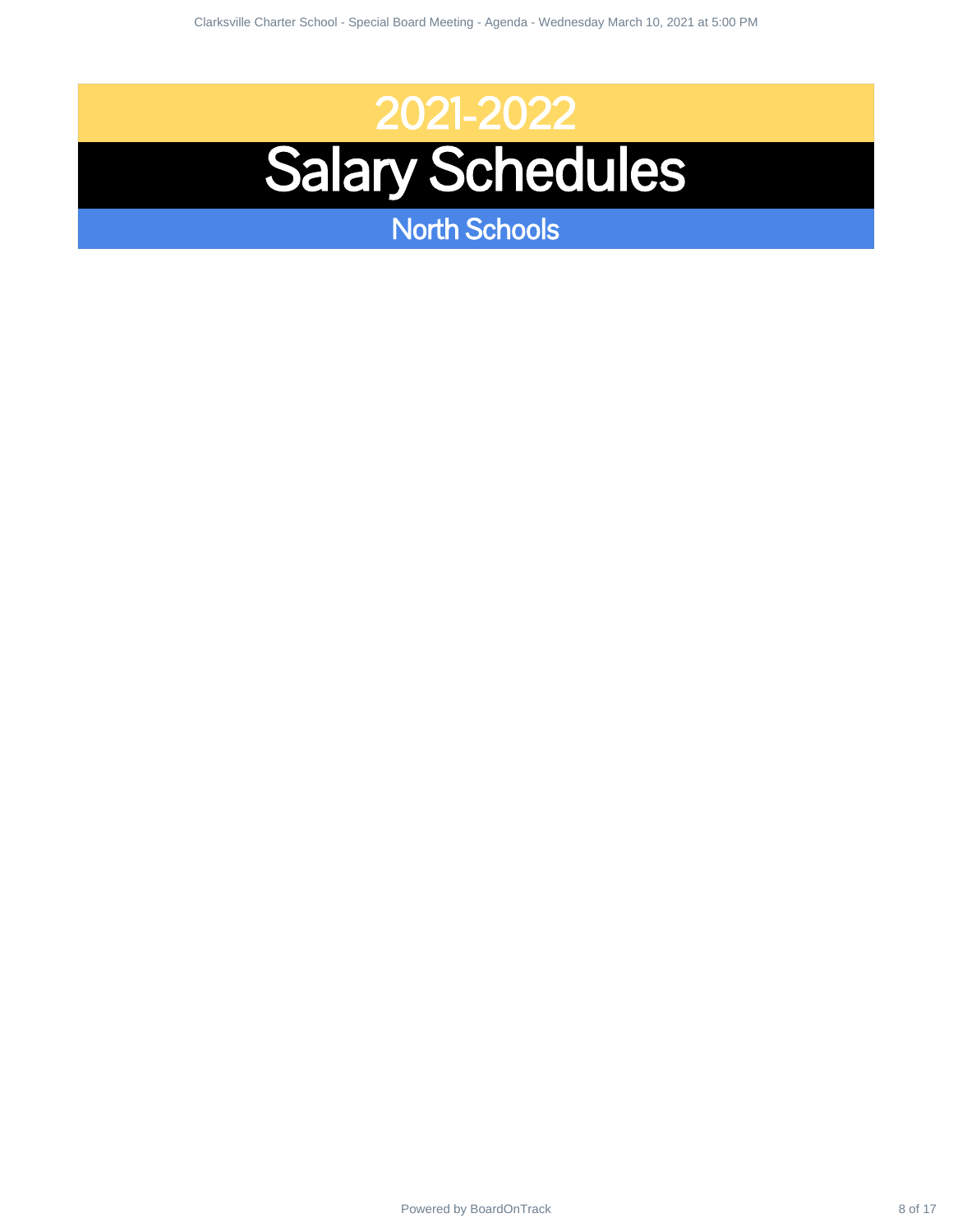#### North Charters Homeschool Teacher Salary Schedule Schedule A- 190 Days Pay Scale Level\*

| <b>Steps</b><br>3<br>$\overline{7}$<br>10<br>11<br>12<br>13<br>14<br>15<br>16<br>17<br>18<br>19<br>20<br><b>Masters Degree</b><br>National Board Certification (documentation required)<br>Doctorate Degree (conferred, transcripts required)<br>per student per month up to 35 students | <b>CLASS A</b><br><b>BA Degree</b><br>Intern Credential**<br><b>Annual</b><br>\$58,240<br>\$58,240 | <b>CLASS B</b><br>BA + 30 Units<br>Annual<br>\$58,240<br>\$58,240<br>\$58,240<br>\$58,260<br>\$58,260<br>\$58,260<br>\$58,280<br>\$58,280<br>\$58,280<br>\$59,737<br>\$59,737<br>\$61,230<br>\$61,230<br>\$62,761<br>\$62,761<br><b>Educational Stipends</b><br>** Staff holding alternative certification (intern or emergency) are restricted to Class A | <b>CLASS C</b><br>BA + 45 Semester Units<br><b>Annual</b><br>\$58,500<br>\$58,500<br>\$58,520<br>\$58,520<br>\$58,540<br>\$58,540<br>\$58,560<br>\$59,878<br>\$59,878<br>\$61,375<br>\$62,756<br>\$64,168<br>\$65,612<br>\$67,088<br>\$68,597<br>\$500<br>\$2,500<br>\$5,000<br>Only one educational stipend will be paid per employee. The higher of the qualified stipends will be paid. All educational stipends require proof<br>Full time HSTs must hold a minimum of 28 students (unless specifiied differently in the job decription) and with approval of their Charter Leader can support additional students at a \$100 stipend<br>*Annual salary is based on 190 work days. The 190 work days is a minimum number of work days, and team members may need to work additional days beyond the work calendar<br>Annual salary advancements for longevity are not guaranteed and are subject to the school's operational needs and/or budget approved by the School Board | <b>CLASS D</b><br>BA + 60 Semester Units<br><b>Annual</b><br>\$58,740<br>\$58,740<br>\$58,760<br>\$58,460<br>\$58,780<br>\$58,780<br>\$60,250<br>\$61,756<br>\$63,300<br>\$64,882<br>\$66,504<br>\$68,167<br>\$69,871<br>\$71,618<br>\$73,408<br>\$75,243 | <b>CLASS E</b><br>BA + 75 Semester Units<br>Annual<br>\$59,000<br>\$59,000<br>\$59,240<br>\$59,240<br>\$60,721<br>\$62,239<br>\$63,795<br>\$65,390<br>\$67,025<br>\$68,700<br>\$70,418<br>\$72,178<br>\$73,983<br>\$75,832<br>\$77,728<br>\$79,671<br>\$81,663 | <b>CLASS F</b><br>BA + 90 Semester Units<br>Annual<br>\$59,240<br>\$59,240<br>\$60,721<br>\$62,239<br>\$63,795<br>\$65,390<br>\$67,025<br>\$68,700<br>\$70,418<br>\$72,178<br>\$73,983<br>\$75,832<br>\$77,728<br>\$79,671<br>\$81,663<br>\$83,500<br>\$85,379<br>\$87,300<br>\$89,264<br>\$91,273 |
|------------------------------------------------------------------------------------------------------------------------------------------------------------------------------------------------------------------------------------------------------------------------------------------|----------------------------------------------------------------------------------------------------|------------------------------------------------------------------------------------------------------------------------------------------------------------------------------------------------------------------------------------------------------------------------------------------------------------------------------------------------------------|-----------------------------------------------------------------------------------------------------------------------------------------------------------------------------------------------------------------------------------------------------------------------------------------------------------------------------------------------------------------------------------------------------------------------------------------------------------------------------------------------------------------------------------------------------------------------------------------------------------------------------------------------------------------------------------------------------------------------------------------------------------------------------------------------------------------------------------------------------------------------------------------------------------------------------------------------------------------------------------|-----------------------------------------------------------------------------------------------------------------------------------------------------------------------------------------------------------------------------------------------------------|----------------------------------------------------------------------------------------------------------------------------------------------------------------------------------------------------------------------------------------------------------------|----------------------------------------------------------------------------------------------------------------------------------------------------------------------------------------------------------------------------------------------------------------------------------------------------|
|                                                                                                                                                                                                                                                                                          |                                                                                                    |                                                                                                                                                                                                                                                                                                                                                            |                                                                                                                                                                                                                                                                                                                                                                                                                                                                                                                                                                                                                                                                                                                                                                                                                                                                                                                                                                                   |                                                                                                                                                                                                                                                           |                                                                                                                                                                                                                                                                |                                                                                                                                                                                                                                                                                                    |
|                                                                                                                                                                                                                                                                                          |                                                                                                    |                                                                                                                                                                                                                                                                                                                                                            |                                                                                                                                                                                                                                                                                                                                                                                                                                                                                                                                                                                                                                                                                                                                                                                                                                                                                                                                                                                   |                                                                                                                                                                                                                                                           |                                                                                                                                                                                                                                                                |                                                                                                                                                                                                                                                                                                    |
|                                                                                                                                                                                                                                                                                          |                                                                                                    |                                                                                                                                                                                                                                                                                                                                                            |                                                                                                                                                                                                                                                                                                                                                                                                                                                                                                                                                                                                                                                                                                                                                                                                                                                                                                                                                                                   |                                                                                                                                                                                                                                                           |                                                                                                                                                                                                                                                                |                                                                                                                                                                                                                                                                                                    |
|                                                                                                                                                                                                                                                                                          |                                                                                                    |                                                                                                                                                                                                                                                                                                                                                            |                                                                                                                                                                                                                                                                                                                                                                                                                                                                                                                                                                                                                                                                                                                                                                                                                                                                                                                                                                                   |                                                                                                                                                                                                                                                           |                                                                                                                                                                                                                                                                |                                                                                                                                                                                                                                                                                                    |
|                                                                                                                                                                                                                                                                                          |                                                                                                    |                                                                                                                                                                                                                                                                                                                                                            |                                                                                                                                                                                                                                                                                                                                                                                                                                                                                                                                                                                                                                                                                                                                                                                                                                                                                                                                                                                   |                                                                                                                                                                                                                                                           |                                                                                                                                                                                                                                                                |                                                                                                                                                                                                                                                                                                    |
|                                                                                                                                                                                                                                                                                          |                                                                                                    |                                                                                                                                                                                                                                                                                                                                                            |                                                                                                                                                                                                                                                                                                                                                                                                                                                                                                                                                                                                                                                                                                                                                                                                                                                                                                                                                                                   |                                                                                                                                                                                                                                                           |                                                                                                                                                                                                                                                                |                                                                                                                                                                                                                                                                                                    |
|                                                                                                                                                                                                                                                                                          |                                                                                                    |                                                                                                                                                                                                                                                                                                                                                            |                                                                                                                                                                                                                                                                                                                                                                                                                                                                                                                                                                                                                                                                                                                                                                                                                                                                                                                                                                                   |                                                                                                                                                                                                                                                           |                                                                                                                                                                                                                                                                |                                                                                                                                                                                                                                                                                                    |
|                                                                                                                                                                                                                                                                                          |                                                                                                    |                                                                                                                                                                                                                                                                                                                                                            |                                                                                                                                                                                                                                                                                                                                                                                                                                                                                                                                                                                                                                                                                                                                                                                                                                                                                                                                                                                   |                                                                                                                                                                                                                                                           |                                                                                                                                                                                                                                                                |                                                                                                                                                                                                                                                                                                    |
|                                                                                                                                                                                                                                                                                          |                                                                                                    |                                                                                                                                                                                                                                                                                                                                                            |                                                                                                                                                                                                                                                                                                                                                                                                                                                                                                                                                                                                                                                                                                                                                                                                                                                                                                                                                                                   |                                                                                                                                                                                                                                                           |                                                                                                                                                                                                                                                                |                                                                                                                                                                                                                                                                                                    |
|                                                                                                                                                                                                                                                                                          |                                                                                                    |                                                                                                                                                                                                                                                                                                                                                            |                                                                                                                                                                                                                                                                                                                                                                                                                                                                                                                                                                                                                                                                                                                                                                                                                                                                                                                                                                                   |                                                                                                                                                                                                                                                           |                                                                                                                                                                                                                                                                |                                                                                                                                                                                                                                                                                                    |
|                                                                                                                                                                                                                                                                                          |                                                                                                    |                                                                                                                                                                                                                                                                                                                                                            |                                                                                                                                                                                                                                                                                                                                                                                                                                                                                                                                                                                                                                                                                                                                                                                                                                                                                                                                                                                   |                                                                                                                                                                                                                                                           |                                                                                                                                                                                                                                                                |                                                                                                                                                                                                                                                                                                    |
|                                                                                                                                                                                                                                                                                          |                                                                                                    |                                                                                                                                                                                                                                                                                                                                                            |                                                                                                                                                                                                                                                                                                                                                                                                                                                                                                                                                                                                                                                                                                                                                                                                                                                                                                                                                                                   |                                                                                                                                                                                                                                                           |                                                                                                                                                                                                                                                                |                                                                                                                                                                                                                                                                                                    |
|                                                                                                                                                                                                                                                                                          |                                                                                                    |                                                                                                                                                                                                                                                                                                                                                            |                                                                                                                                                                                                                                                                                                                                                                                                                                                                                                                                                                                                                                                                                                                                                                                                                                                                                                                                                                                   |                                                                                                                                                                                                                                                           |                                                                                                                                                                                                                                                                |                                                                                                                                                                                                                                                                                                    |
|                                                                                                                                                                                                                                                                                          |                                                                                                    |                                                                                                                                                                                                                                                                                                                                                            |                                                                                                                                                                                                                                                                                                                                                                                                                                                                                                                                                                                                                                                                                                                                                                                                                                                                                                                                                                                   |                                                                                                                                                                                                                                                           |                                                                                                                                                                                                                                                                |                                                                                                                                                                                                                                                                                                    |
|                                                                                                                                                                                                                                                                                          |                                                                                                    |                                                                                                                                                                                                                                                                                                                                                            |                                                                                                                                                                                                                                                                                                                                                                                                                                                                                                                                                                                                                                                                                                                                                                                                                                                                                                                                                                                   |                                                                                                                                                                                                                                                           |                                                                                                                                                                                                                                                                |                                                                                                                                                                                                                                                                                                    |
|                                                                                                                                                                                                                                                                                          |                                                                                                    |                                                                                                                                                                                                                                                                                                                                                            |                                                                                                                                                                                                                                                                                                                                                                                                                                                                                                                                                                                                                                                                                                                                                                                                                                                                                                                                                                                   |                                                                                                                                                                                                                                                           |                                                                                                                                                                                                                                                                |                                                                                                                                                                                                                                                                                                    |
|                                                                                                                                                                                                                                                                                          |                                                                                                    |                                                                                                                                                                                                                                                                                                                                                            |                                                                                                                                                                                                                                                                                                                                                                                                                                                                                                                                                                                                                                                                                                                                                                                                                                                                                                                                                                                   |                                                                                                                                                                                                                                                           |                                                                                                                                                                                                                                                                |                                                                                                                                                                                                                                                                                                    |
|                                                                                                                                                                                                                                                                                          |                                                                                                    |                                                                                                                                                                                                                                                                                                                                                            |                                                                                                                                                                                                                                                                                                                                                                                                                                                                                                                                                                                                                                                                                                                                                                                                                                                                                                                                                                                   |                                                                                                                                                                                                                                                           |                                                                                                                                                                                                                                                                |                                                                                                                                                                                                                                                                                                    |
|                                                                                                                                                                                                                                                                                          |                                                                                                    |                                                                                                                                                                                                                                                                                                                                                            |                                                                                                                                                                                                                                                                                                                                                                                                                                                                                                                                                                                                                                                                                                                                                                                                                                                                                                                                                                                   |                                                                                                                                                                                                                                                           |                                                                                                                                                                                                                                                                |                                                                                                                                                                                                                                                                                                    |
|                                                                                                                                                                                                                                                                                          |                                                                                                    |                                                                                                                                                                                                                                                                                                                                                            |                                                                                                                                                                                                                                                                                                                                                                                                                                                                                                                                                                                                                                                                                                                                                                                                                                                                                                                                                                                   |                                                                                                                                                                                                                                                           |                                                                                                                                                                                                                                                                |                                                                                                                                                                                                                                                                                                    |
|                                                                                                                                                                                                                                                                                          |                                                                                                    |                                                                                                                                                                                                                                                                                                                                                            |                                                                                                                                                                                                                                                                                                                                                                                                                                                                                                                                                                                                                                                                                                                                                                                                                                                                                                                                                                                   |                                                                                                                                                                                                                                                           |                                                                                                                                                                                                                                                                |                                                                                                                                                                                                                                                                                                    |
|                                                                                                                                                                                                                                                                                          |                                                                                                    |                                                                                                                                                                                                                                                                                                                                                            |                                                                                                                                                                                                                                                                                                                                                                                                                                                                                                                                                                                                                                                                                                                                                                                                                                                                                                                                                                                   |                                                                                                                                                                                                                                                           |                                                                                                                                                                                                                                                                |                                                                                                                                                                                                                                                                                                    |
|                                                                                                                                                                                                                                                                                          |                                                                                                    |                                                                                                                                                                                                                                                                                                                                                            |                                                                                                                                                                                                                                                                                                                                                                                                                                                                                                                                                                                                                                                                                                                                                                                                                                                                                                                                                                                   |                                                                                                                                                                                                                                                           |                                                                                                                                                                                                                                                                |                                                                                                                                                                                                                                                                                                    |
|                                                                                                                                                                                                                                                                                          |                                                                                                    |                                                                                                                                                                                                                                                                                                                                                            |                                                                                                                                                                                                                                                                                                                                                                                                                                                                                                                                                                                                                                                                                                                                                                                                                                                                                                                                                                                   |                                                                                                                                                                                                                                                           |                                                                                                                                                                                                                                                                |                                                                                                                                                                                                                                                                                                    |
|                                                                                                                                                                                                                                                                                          |                                                                                                    |                                                                                                                                                                                                                                                                                                                                                            |                                                                                                                                                                                                                                                                                                                                                                                                                                                                                                                                                                                                                                                                                                                                                                                                                                                                                                                                                                                   |                                                                                                                                                                                                                                                           |                                                                                                                                                                                                                                                                |                                                                                                                                                                                                                                                                                                    |
|                                                                                                                                                                                                                                                                                          |                                                                                                    |                                                                                                                                                                                                                                                                                                                                                            |                                                                                                                                                                                                                                                                                                                                                                                                                                                                                                                                                                                                                                                                                                                                                                                                                                                                                                                                                                                   |                                                                                                                                                                                                                                                           |                                                                                                                                                                                                                                                                |                                                                                                                                                                                                                                                                                                    |
|                                                                                                                                                                                                                                                                                          |                                                                                                    |                                                                                                                                                                                                                                                                                                                                                            |                                                                                                                                                                                                                                                                                                                                                                                                                                                                                                                                                                                                                                                                                                                                                                                                                                                                                                                                                                                   |                                                                                                                                                                                                                                                           |                                                                                                                                                                                                                                                                |                                                                                                                                                                                                                                                                                                    |
|                                                                                                                                                                                                                                                                                          |                                                                                                    |                                                                                                                                                                                                                                                                                                                                                            |                                                                                                                                                                                                                                                                                                                                                                                                                                                                                                                                                                                                                                                                                                                                                                                                                                                                                                                                                                                   |                                                                                                                                                                                                                                                           |                                                                                                                                                                                                                                                                |                                                                                                                                                                                                                                                                                                    |
|                                                                                                                                                                                                                                                                                          |                                                                                                    |                                                                                                                                                                                                                                                                                                                                                            |                                                                                                                                                                                                                                                                                                                                                                                                                                                                                                                                                                                                                                                                                                                                                                                                                                                                                                                                                                                   |                                                                                                                                                                                                                                                           |                                                                                                                                                                                                                                                                |                                                                                                                                                                                                                                                                                                    |
|                                                                                                                                                                                                                                                                                          |                                                                                                    |                                                                                                                                                                                                                                                                                                                                                            |                                                                                                                                                                                                                                                                                                                                                                                                                                                                                                                                                                                                                                                                                                                                                                                                                                                                                                                                                                                   |                                                                                                                                                                                                                                                           |                                                                                                                                                                                                                                                                |                                                                                                                                                                                                                                                                                                    |
|                                                                                                                                                                                                                                                                                          |                                                                                                    |                                                                                                                                                                                                                                                                                                                                                            |                                                                                                                                                                                                                                                                                                                                                                                                                                                                                                                                                                                                                                                                                                                                                                                                                                                                                                                                                                                   |                                                                                                                                                                                                                                                           |                                                                                                                                                                                                                                                                |                                                                                                                                                                                                                                                                                                    |
|                                                                                                                                                                                                                                                                                          |                                                                                                    |                                                                                                                                                                                                                                                                                                                                                            |                                                                                                                                                                                                                                                                                                                                                                                                                                                                                                                                                                                                                                                                                                                                                                                                                                                                                                                                                                                   |                                                                                                                                                                                                                                                           |                                                                                                                                                                                                                                                                |                                                                                                                                                                                                                                                                                                    |
|                                                                                                                                                                                                                                                                                          |                                                                                                    |                                                                                                                                                                                                                                                                                                                                                            |                                                                                                                                                                                                                                                                                                                                                                                                                                                                                                                                                                                                                                                                                                                                                                                                                                                                                                                                                                                   |                                                                                                                                                                                                                                                           |                                                                                                                                                                                                                                                                |                                                                                                                                                                                                                                                                                                    |
|                                                                                                                                                                                                                                                                                          |                                                                                                    |                                                                                                                                                                                                                                                                                                                                                            |                                                                                                                                                                                                                                                                                                                                                                                                                                                                                                                                                                                                                                                                                                                                                                                                                                                                                                                                                                                   |                                                                                                                                                                                                                                                           |                                                                                                                                                                                                                                                                |                                                                                                                                                                                                                                                                                                    |
|                                                                                                                                                                                                                                                                                          |                                                                                                    |                                                                                                                                                                                                                                                                                                                                                            |                                                                                                                                                                                                                                                                                                                                                                                                                                                                                                                                                                                                                                                                                                                                                                                                                                                                                                                                                                                   |                                                                                                                                                                                                                                                           |                                                                                                                                                                                                                                                                |                                                                                                                                                                                                                                                                                                    |
|                                                                                                                                                                                                                                                                                          |                                                                                                    |                                                                                                                                                                                                                                                                                                                                                            |                                                                                                                                                                                                                                                                                                                                                                                                                                                                                                                                                                                                                                                                                                                                                                                                                                                                                                                                                                                   |                                                                                                                                                                                                                                                           |                                                                                                                                                                                                                                                                |                                                                                                                                                                                                                                                                                                    |
|                                                                                                                                                                                                                                                                                          |                                                                                                    |                                                                                                                                                                                                                                                                                                                                                            |                                                                                                                                                                                                                                                                                                                                                                                                                                                                                                                                                                                                                                                                                                                                                                                                                                                                                                                                                                                   |                                                                                                                                                                                                                                                           |                                                                                                                                                                                                                                                                |                                                                                                                                                                                                                                                                                                    |
|                                                                                                                                                                                                                                                                                          |                                                                                                    |                                                                                                                                                                                                                                                                                                                                                            |                                                                                                                                                                                                                                                                                                                                                                                                                                                                                                                                                                                                                                                                                                                                                                                                                                                                                                                                                                                   |                                                                                                                                                                                                                                                           |                                                                                                                                                                                                                                                                |                                                                                                                                                                                                                                                                                                    |
|                                                                                                                                                                                                                                                                                          |                                                                                                    |                                                                                                                                                                                                                                                                                                                                                            |                                                                                                                                                                                                                                                                                                                                                                                                                                                                                                                                                                                                                                                                                                                                                                                                                                                                                                                                                                                   |                                                                                                                                                                                                                                                           |                                                                                                                                                                                                                                                                |                                                                                                                                                                                                                                                                                                    |
|                                                                                                                                                                                                                                                                                          |                                                                                                    |                                                                                                                                                                                                                                                                                                                                                            |                                                                                                                                                                                                                                                                                                                                                                                                                                                                                                                                                                                                                                                                                                                                                                                                                                                                                                                                                                                   |                                                                                                                                                                                                                                                           |                                                                                                                                                                                                                                                                |                                                                                                                                                                                                                                                                                                    |

| <b>Educational Stipends</b>                           |         |  |  |  |  |  |  |
|-------------------------------------------------------|---------|--|--|--|--|--|--|
| Masters Degree                                        | \$500   |  |  |  |  |  |  |
| National Board Certification (documentation required) | \$2,500 |  |  |  |  |  |  |
| Doctorate Degree (conferred, transcripts required)    | \$5,000 |  |  |  |  |  |  |
|                                                       |         |  |  |  |  |  |  |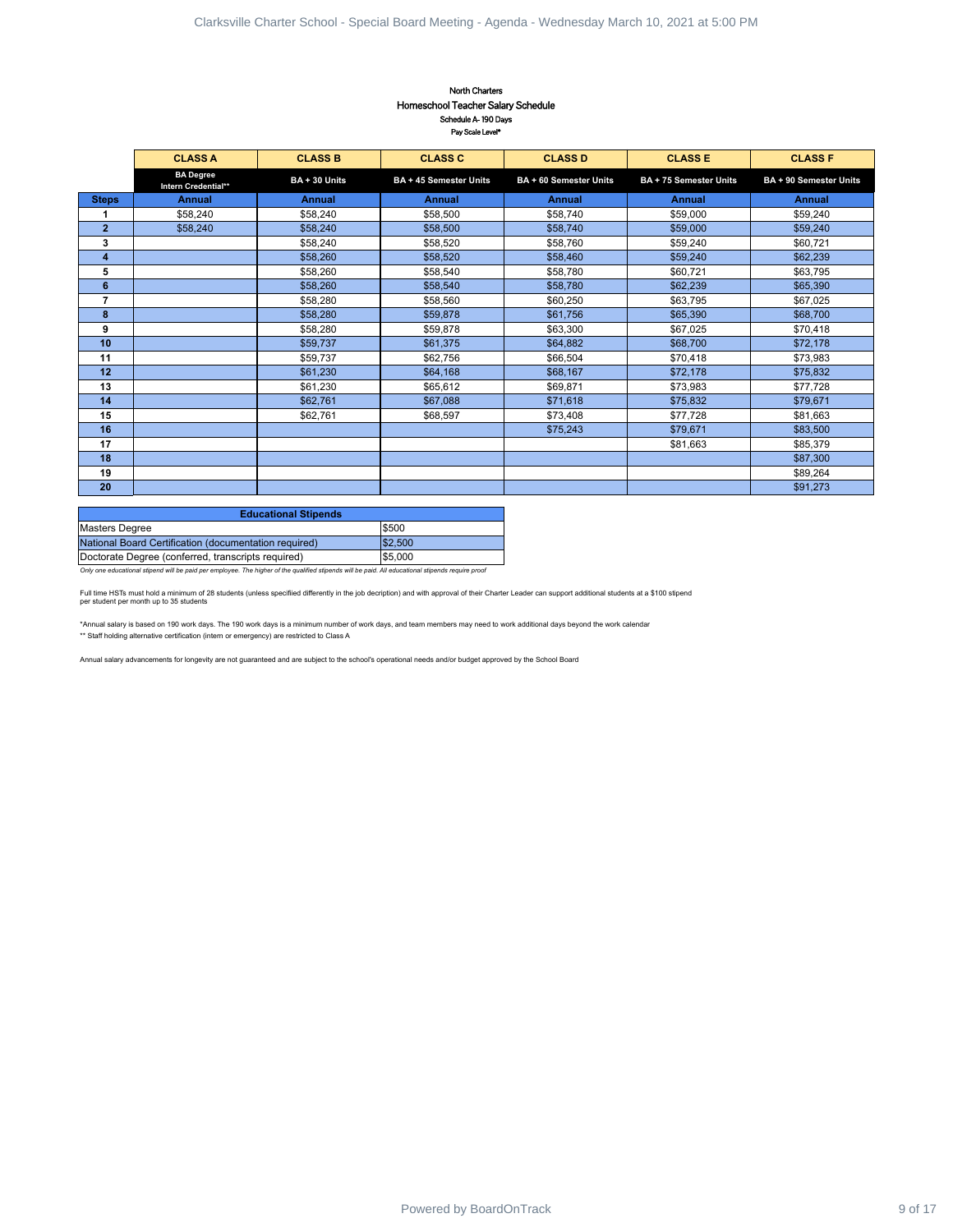## North Charters Specialized Teacher Salary Schedule

#### Schedule B- 190 Days Pay Scale Level\*

|                            |                                                                                                                                                                                                                                                                                                                                                                                                                                                                                       |                      | North Charters<br>Specialized Teacher Salary Schedule<br>High School Teacher, Virtual Teacher, Education Specialist, Speech Pathologist, Nurse, Occupational Therapist<br>Schedule B-190 Days<br>Pay Scale Level <sup>*</sup>                                                                                                                                       |                        |                        |                        |
|----------------------------|---------------------------------------------------------------------------------------------------------------------------------------------------------------------------------------------------------------------------------------------------------------------------------------------------------------------------------------------------------------------------------------------------------------------------------------------------------------------------------------|----------------------|---------------------------------------------------------------------------------------------------------------------------------------------------------------------------------------------------------------------------------------------------------------------------------------------------------------------------------------------------------------------|------------------------|------------------------|------------------------|
|                            | <b>CLASS A</b>                                                                                                                                                                                                                                                                                                                                                                                                                                                                        | <b>CLASS B</b>       | <b>CLASS C</b>                                                                                                                                                                                                                                                                                                                                                      | <b>CLASS D</b>         | <b>CLASS E</b>         | <b>CLASS F</b>         |
|                            | <b>BA Degree</b><br>Intern Credential **                                                                                                                                                                                                                                                                                                                                                                                                                                              | BA + 30 Units        | BA + 45 Semester Units                                                                                                                                                                                                                                                                                                                                              | BA + 60 Semester Units | BA + 75 Semester Units | BA + 90 Semester Units |
| <b>Steps</b>               | <b>Annual</b>                                                                                                                                                                                                                                                                                                                                                                                                                                                                         | <b>Annual</b>        | Annual                                                                                                                                                                                                                                                                                                                                                              | Annual                 | Annual                 | Annual                 |
| 1                          | \$58,240                                                                                                                                                                                                                                                                                                                                                                                                                                                                              | \$59,950             | \$60,240                                                                                                                                                                                                                                                                                                                                                            | \$60,500               | \$60,740               | \$61,000               |
| $\overline{2}$<br>3        | \$58,240                                                                                                                                                                                                                                                                                                                                                                                                                                                                              | \$59,950<br>\$59,950 | \$60,240<br>\$60,260                                                                                                                                                                                                                                                                                                                                                | \$60,500<br>\$60,520   | \$60,740<br>\$60,760   | \$61,000<br>\$62,525   |
| $\overline{\mathbf{4}}$    |                                                                                                                                                                                                                                                                                                                                                                                                                                                                                       | \$59,970             | \$60,260                                                                                                                                                                                                                                                                                                                                                            | \$60,520               | \$62,279               | \$64,088               |
| 5                          |                                                                                                                                                                                                                                                                                                                                                                                                                                                                                       | \$59,970             | \$60,280                                                                                                                                                                                                                                                                                                                                                            | \$60,540               | \$63,836               | \$65,690               |
| $\bf 6$                    |                                                                                                                                                                                                                                                                                                                                                                                                                                                                                       | \$59,970             | \$60,280                                                                                                                                                                                                                                                                                                                                                            | \$62,054               | \$65,432               | \$67,333               |
| $\overline{7}$<br>$\bf{8}$ |                                                                                                                                                                                                                                                                                                                                                                                                                                                                                       | \$59,990<br>\$59,990 | \$61,787<br>\$63,332                                                                                                                                                                                                                                                                                                                                                | \$63,605<br>\$65,195   | \$67,068<br>\$68,744   | \$69,016<br>\$70,741   |
| 9                          |                                                                                                                                                                                                                                                                                                                                                                                                                                                                                       | \$59,990             | \$64,915                                                                                                                                                                                                                                                                                                                                                            | \$66,825               | \$70,463               | \$72,510               |
| 10                         |                                                                                                                                                                                                                                                                                                                                                                                                                                                                                       | \$61,490             | \$66,538                                                                                                                                                                                                                                                                                                                                                            | \$68,495               | \$72,225               | \$74,323               |
| 11                         |                                                                                                                                                                                                                                                                                                                                                                                                                                                                                       | \$63,027             | \$68,201                                                                                                                                                                                                                                                                                                                                                            | \$70,208               | \$74,030               | \$76,181               |
| 12<br>13                   |                                                                                                                                                                                                                                                                                                                                                                                                                                                                                       | \$64,603<br>\$66,218 | \$69,906<br>\$71,654                                                                                                                                                                                                                                                                                                                                                | \$71,963<br>\$73,762   | \$75,881<br>\$77,778   | \$78,085<br>\$80,037   |
| 14                         |                                                                                                                                                                                                                                                                                                                                                                                                                                                                                       | \$67,873             | \$73,445                                                                                                                                                                                                                                                                                                                                                            | \$75,606               | \$79,722               | \$82,038               |
| 15                         |                                                                                                                                                                                                                                                                                                                                                                                                                                                                                       | \$69,570             | \$75,281                                                                                                                                                                                                                                                                                                                                                            | \$77,496               | \$81,715               | \$84,089               |
| 16                         |                                                                                                                                                                                                                                                                                                                                                                                                                                                                                       |                      |                                                                                                                                                                                                                                                                                                                                                                     | \$79,434               | \$83,758               | \$85,981               |
| 17<br>18                   |                                                                                                                                                                                                                                                                                                                                                                                                                                                                                       |                      |                                                                                                                                                                                                                                                                                                                                                                     |                        | \$85,852               | \$87,916<br>\$89,894   |
| 19                         |                                                                                                                                                                                                                                                                                                                                                                                                                                                                                       |                      |                                                                                                                                                                                                                                                                                                                                                                     |                        |                        | \$91,916               |
| 20                         |                                                                                                                                                                                                                                                                                                                                                                                                                                                                                       |                      |                                                                                                                                                                                                                                                                                                                                                                     |                        |                        | \$93,985               |
| <b>Masters Degree</b>      | National Board Certification (documentation required)<br>Doctorate Degree (conferred, transcripts required)<br>Only one educational stipend will be paid per employee. The higher of the qualified stipends will be paid. All educational stipends require proof<br>** Staff holding alternative certification (intern or emergency) are restricted to Class A<br>*** Travel is a requirment of the assessment positions, travel will be reimbursed based on the reimbursement policy |                      | \$2,500<br>\$5,000<br>\$500<br>*Annual salary is based on 190 work days. The 190 work days is a minimum number of work days, and team members may need to work additional days beyond the work calendar<br>Annual salary advancements for longevity are not guaranteed and are subject to the school's operational needs and/or budget approved by the School Board |                        |                        |                        |
|                            |                                                                                                                                                                                                                                                                                                                                                                                                                                                                                       |                      |                                                                                                                                                                                                                                                                                                                                                                     |                        |                        |                        |
|                            |                                                                                                                                                                                                                                                                                                                                                                                                                                                                                       |                      |                                                                                                                                                                                                                                                                                                                                                                     |                        |                        |                        |
|                            |                                                                                                                                                                                                                                                                                                                                                                                                                                                                                       |                      |                                                                                                                                                                                                                                                                                                                                                                     |                        |                        |                        |

| <b>Contract Stipends</b>                             |         |
|------------------------------------------------------|---------|
| All Education Specialist (Teacher) contracts         | \$1,000 |
| Occupational Therapist (with credential)***          | \$3.000 |
| Nurse (with Credential)***                           | \$4,000 |
| Speech and Language Pathologist (with Credential)*** | \$5,000 |

| <b>Educational Stipends</b>                           |         |
|-------------------------------------------------------|---------|
| National Board Certification (documentation required) | \$2,500 |
| Doctorate Degree (conferred, transcripts required)    | \$5.000 |
| Masters Degree                                        | \$500   |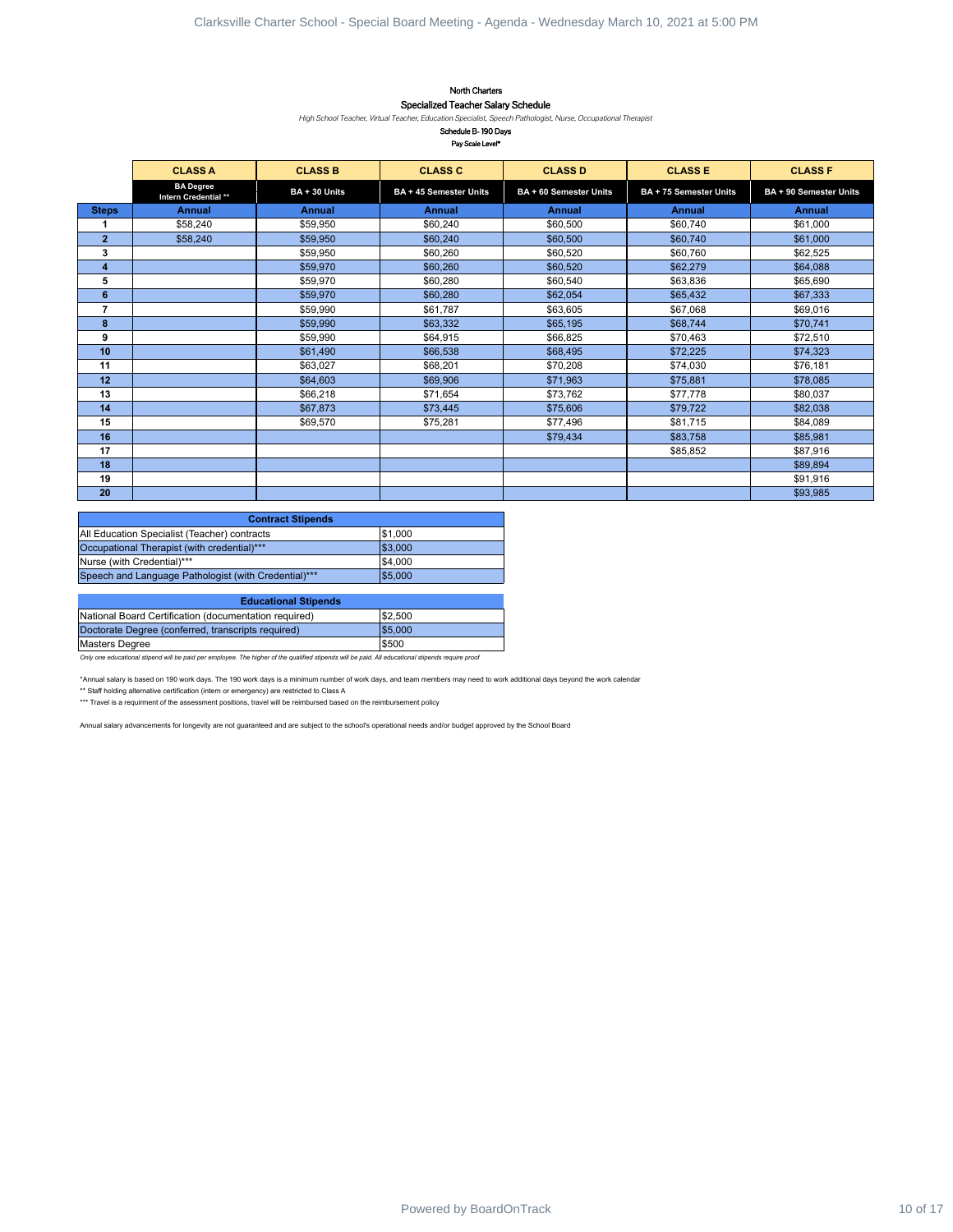#### North Charters Leadership Salary Schedule Schedule C Pay Scale Level\*

| <b>Educational Services</b><br>Coordinator<br>215 Days**<br>Annual<br>\$91,000<br>\$93,000<br>\$95,000<br>\$97,000<br>\$99,000<br>\$101,000<br>\$103,000<br>\$105,000<br>\$107,000 | Coordinator I***<br>207 Days**<br><b>Annual</b><br>\$81,000<br>\$83,000<br>\$85,000<br>\$87,000<br>\$89,000 | <b>Coordinator II***</b><br>200 Days**<br>Annual<br>\$78,000<br>\$80,000<br>\$82,000<br>\$84,000 | <b>High School Counselor</b><br>207 Days**<br><b>Annual</b><br>\$70,000<br>\$72,000                                                                                                                                                                                                    | <b>School Counselor/ SST</b><br>Coordinator<br>195 Days**<br><b>Annual</b><br>\$63,000<br>\$65,000                                                                                                                                                                                                                                                          |                                                                                                                                                                                                                  |
|------------------------------------------------------------------------------------------------------------------------------------------------------------------------------------|-------------------------------------------------------------------------------------------------------------|--------------------------------------------------------------------------------------------------|----------------------------------------------------------------------------------------------------------------------------------------------------------------------------------------------------------------------------------------------------------------------------------------|-------------------------------------------------------------------------------------------------------------------------------------------------------------------------------------------------------------------------------------------------------------------------------------------------------------------------------------------------------------|------------------------------------------------------------------------------------------------------------------------------------------------------------------------------------------------------------------|
|                                                                                                                                                                                    |                                                                                                             |                                                                                                  |                                                                                                                                                                                                                                                                                        |                                                                                                                                                                                                                                                                                                                                                             |                                                                                                                                                                                                                  |
|                                                                                                                                                                                    |                                                                                                             |                                                                                                  |                                                                                                                                                                                                                                                                                        |                                                                                                                                                                                                                                                                                                                                                             |                                                                                                                                                                                                                  |
|                                                                                                                                                                                    |                                                                                                             |                                                                                                  |                                                                                                                                                                                                                                                                                        |                                                                                                                                                                                                                                                                                                                                                             |                                                                                                                                                                                                                  |
|                                                                                                                                                                                    |                                                                                                             |                                                                                                  |                                                                                                                                                                                                                                                                                        |                                                                                                                                                                                                                                                                                                                                                             |                                                                                                                                                                                                                  |
|                                                                                                                                                                                    |                                                                                                             |                                                                                                  |                                                                                                                                                                                                                                                                                        |                                                                                                                                                                                                                                                                                                                                                             |                                                                                                                                                                                                                  |
|                                                                                                                                                                                    |                                                                                                             |                                                                                                  | \$74,000                                                                                                                                                                                                                                                                               | \$67,000                                                                                                                                                                                                                                                                                                                                                    |                                                                                                                                                                                                                  |
|                                                                                                                                                                                    |                                                                                                             | \$86,000                                                                                         | \$76,000<br>\$78,000                                                                                                                                                                                                                                                                   | \$69,000<br>\$71,000                                                                                                                                                                                                                                                                                                                                        |                                                                                                                                                                                                                  |
|                                                                                                                                                                                    | \$91,000                                                                                                    | \$88,000                                                                                         | \$80,000                                                                                                                                                                                                                                                                               | \$73,000                                                                                                                                                                                                                                                                                                                                                    |                                                                                                                                                                                                                  |
|                                                                                                                                                                                    | \$93,000                                                                                                    | \$90,000                                                                                         | \$82,000                                                                                                                                                                                                                                                                               | \$75,000                                                                                                                                                                                                                                                                                                                                                    |                                                                                                                                                                                                                  |
|                                                                                                                                                                                    | \$95,000                                                                                                    | \$92,000                                                                                         | \$84,000                                                                                                                                                                                                                                                                               | \$77,000                                                                                                                                                                                                                                                                                                                                                    |                                                                                                                                                                                                                  |
| \$109,000                                                                                                                                                                          | \$97,000<br>\$99,000                                                                                        | \$94,000<br>\$96,000                                                                             | \$86,000<br>\$88,000                                                                                                                                                                                                                                                                   | \$79,000<br>\$81,000                                                                                                                                                                                                                                                                                                                                        |                                                                                                                                                                                                                  |
| \$111,000                                                                                                                                                                          | \$101,000                                                                                                   | \$98,000                                                                                         | \$90,000                                                                                                                                                                                                                                                                               | \$83,000                                                                                                                                                                                                                                                                                                                                                    |                                                                                                                                                                                                                  |
| \$113,000                                                                                                                                                                          | \$103,000                                                                                                   | \$100,000                                                                                        | \$92,000                                                                                                                                                                                                                                                                               | \$85,000                                                                                                                                                                                                                                                                                                                                                    |                                                                                                                                                                                                                  |
| \$115,000<br>\$117,000                                                                                                                                                             | \$105,000<br>\$107,000                                                                                      | \$102,000<br>\$104,000                                                                           | \$94,000<br>\$96,000                                                                                                                                                                                                                                                                   | \$87,000<br>\$89,000                                                                                                                                                                                                                                                                                                                                        |                                                                                                                                                                                                                  |
| \$119,000                                                                                                                                                                          | \$109,000                                                                                                   | \$106,000                                                                                        | \$98,000                                                                                                                                                                                                                                                                               | \$91,000                                                                                                                                                                                                                                                                                                                                                    |                                                                                                                                                                                                                  |
|                                                                                                                                                                                    |                                                                                                             |                                                                                                  |                                                                                                                                                                                                                                                                                        |                                                                                                                                                                                                                                                                                                                                                             |                                                                                                                                                                                                                  |
|                                                                                                                                                                                    |                                                                                                             |                                                                                                  |                                                                                                                                                                                                                                                                                        |                                                                                                                                                                                                                                                                                                                                                             |                                                                                                                                                                                                                  |
|                                                                                                                                                                                    |                                                                                                             | \$5,000                                                                                          |                                                                                                                                                                                                                                                                                        |                                                                                                                                                                                                                                                                                                                                                             |                                                                                                                                                                                                                  |
|                                                                                                                                                                                    |                                                                                                             |                                                                                                  |                                                                                                                                                                                                                                                                                        |                                                                                                                                                                                                                                                                                                                                                             |                                                                                                                                                                                                                  |
|                                                                                                                                                                                    |                                                                                                             |                                                                                                  |                                                                                                                                                                                                                                                                                        |                                                                                                                                                                                                                                                                                                                                                             |                                                                                                                                                                                                                  |
|                                                                                                                                                                                    |                                                                                                             |                                                                                                  |                                                                                                                                                                                                                                                                                        |                                                                                                                                                                                                                                                                                                                                                             |                                                                                                                                                                                                                  |
|                                                                                                                                                                                    |                                                                                                             |                                                                                                  |                                                                                                                                                                                                                                                                                        |                                                                                                                                                                                                                                                                                                                                                             |                                                                                                                                                                                                                  |
|                                                                                                                                                                                    |                                                                                                             |                                                                                                  |                                                                                                                                                                                                                                                                                        |                                                                                                                                                                                                                                                                                                                                                             |                                                                                                                                                                                                                  |
|                                                                                                                                                                                    |                                                                                                             |                                                                                                  |                                                                                                                                                                                                                                                                                        |                                                                                                                                                                                                                                                                                                                                                             |                                                                                                                                                                                                                  |
|                                                                                                                                                                                    |                                                                                                             |                                                                                                  |                                                                                                                                                                                                                                                                                        |                                                                                                                                                                                                                                                                                                                                                             |                                                                                                                                                                                                                  |
|                                                                                                                                                                                    |                                                                                                             |                                                                                                  |                                                                                                                                                                                                                                                                                        |                                                                                                                                                                                                                                                                                                                                                             |                                                                                                                                                                                                                  |
|                                                                                                                                                                                    | Masters Degree                                                                                              | <b>Educational Stipends</b><br>Doctorate Degree (conferred, transcripts required)                | \$500<br>Only one educational stipend will be paid per employee. The higher of the qualified stipends will be paid. All educational stipends require proof<br>*Travel is a requirment of the School Psychologist position, travel will be reimbursed based on the reimbursement policy | ***Please refer to the job description for the minimum number of rostered students and/or classes to be taught. With approval of their Director these positions can support additional students<br>Annual salary advancements for longevity are not guaranteed and are subject to the school's operational needs and/or budget approved by the School Board | **Annual salary is based on the minimum number of work days. The work days listed for each position is a minimum number of work days, and team members may need to work additional days beyond the work calendar |

| <b>Educational Stipends</b>                        |        |
|----------------------------------------------------|--------|
| Masters Degree                                     | \$500  |
| Doctorate Degree (conferred, transcripts required) | 55,000 |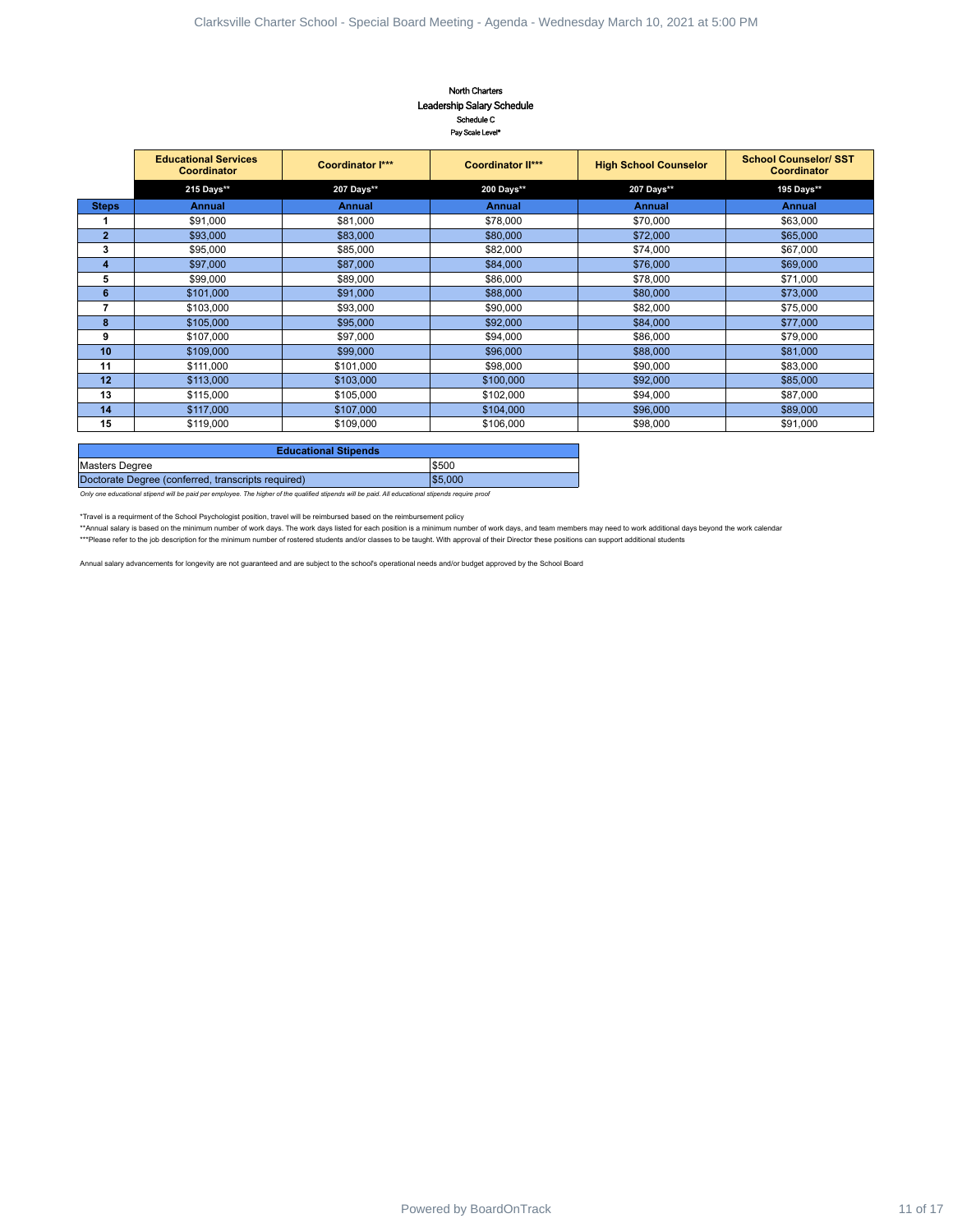### North Charters Administrator Salary Schedule Schedule D Pay Scale Level\*

| Director I<br>215 Days*<br><b>Annual</b><br>\$145,000<br>\$147,000<br>\$149,000<br>\$151,000<br>\$153,000<br>\$155,000<br>\$157,000<br>\$159,000<br>\$161,000<br>\$163,000<br>\$165,000<br>\$165,000<br>\$165,500<br>\$165,500<br>\$166,000<br>Approved by Executive Director for specific positions that supports CBO duties<br>Doctorate Degree (conferred, transcripts required) | Schedule D<br>Pay Scale Level*<br><b>Director II</b><br>215 Days*<br><b>Annual</b><br>\$125,000<br>\$127,000<br>\$129,000<br>\$131,000<br>\$133,000<br>\$135,000<br>\$137,000<br>\$139,000<br>\$141,000<br>\$143,000<br>\$145,000<br>\$145,000<br>\$145,500<br>\$145,500<br>\$146,000<br><b>Contract Stipends</b><br><b>Educational Stipends</b><br>Only one educational stipend will be paid per employee. The higher of the qualified stipends will be paid. All educational stipends require proof | <b>Assistant Director**</b><br>215 Days*<br><b>Annual</b><br>\$110,000<br>\$112,000<br>\$114,000<br>\$116,000<br>\$118,000<br>\$120,000<br>\$122,000<br>\$124,000<br>\$126,000<br>\$128,000<br>\$130,000<br>\$130,000<br>\$130,500<br>\$130,500<br>\$131,000<br>\$2,500<br>\$500<br>\$5,000<br>*Annual salary is based on the minimum number of work days. The work day listed for each position is a minimum number of work days, and team members may need to work additional days beyond the work calendar<br>***Must hold a minimum number of students or teach a class specified on job description and with approval of their Director can support additional students | Program Administrator**<br>215 Days*<br><b>Annual</b><br>\$110,000<br>\$112,000<br>\$114,000<br>\$116,000<br>\$118,000<br>\$120,000<br>\$122,000<br>\$124,000<br>\$126,000<br>\$128,000<br>\$130,000<br>\$130,000<br>\$130,500<br>\$130,500<br>\$131,000 |
|-------------------------------------------------------------------------------------------------------------------------------------------------------------------------------------------------------------------------------------------------------------------------------------------------------------------------------------------------------------------------------------|-------------------------------------------------------------------------------------------------------------------------------------------------------------------------------------------------------------------------------------------------------------------------------------------------------------------------------------------------------------------------------------------------------------------------------------------------------------------------------------------------------|------------------------------------------------------------------------------------------------------------------------------------------------------------------------------------------------------------------------------------------------------------------------------------------------------------------------------------------------------------------------------------------------------------------------------------------------------------------------------------------------------------------------------------------------------------------------------------------------------------------------------------------------------------------------------|----------------------------------------------------------------------------------------------------------------------------------------------------------------------------------------------------------------------------------------------------------|
|                                                                                                                                                                                                                                                                                                                                                                                     |                                                                                                                                                                                                                                                                                                                                                                                                                                                                                                       |                                                                                                                                                                                                                                                                                                                                                                                                                                                                                                                                                                                                                                                                              |                                                                                                                                                                                                                                                          |
|                                                                                                                                                                                                                                                                                                                                                                                     |                                                                                                                                                                                                                                                                                                                                                                                                                                                                                                       |                                                                                                                                                                                                                                                                                                                                                                                                                                                                                                                                                                                                                                                                              |                                                                                                                                                                                                                                                          |
|                                                                                                                                                                                                                                                                                                                                                                                     |                                                                                                                                                                                                                                                                                                                                                                                                                                                                                                       |                                                                                                                                                                                                                                                                                                                                                                                                                                                                                                                                                                                                                                                                              |                                                                                                                                                                                                                                                          |
|                                                                                                                                                                                                                                                                                                                                                                                     |                                                                                                                                                                                                                                                                                                                                                                                                                                                                                                       |                                                                                                                                                                                                                                                                                                                                                                                                                                                                                                                                                                                                                                                                              |                                                                                                                                                                                                                                                          |
|                                                                                                                                                                                                                                                                                                                                                                                     |                                                                                                                                                                                                                                                                                                                                                                                                                                                                                                       |                                                                                                                                                                                                                                                                                                                                                                                                                                                                                                                                                                                                                                                                              |                                                                                                                                                                                                                                                          |
|                                                                                                                                                                                                                                                                                                                                                                                     |                                                                                                                                                                                                                                                                                                                                                                                                                                                                                                       |                                                                                                                                                                                                                                                                                                                                                                                                                                                                                                                                                                                                                                                                              |                                                                                                                                                                                                                                                          |
|                                                                                                                                                                                                                                                                                                                                                                                     |                                                                                                                                                                                                                                                                                                                                                                                                                                                                                                       |                                                                                                                                                                                                                                                                                                                                                                                                                                                                                                                                                                                                                                                                              |                                                                                                                                                                                                                                                          |
|                                                                                                                                                                                                                                                                                                                                                                                     |                                                                                                                                                                                                                                                                                                                                                                                                                                                                                                       |                                                                                                                                                                                                                                                                                                                                                                                                                                                                                                                                                                                                                                                                              |                                                                                                                                                                                                                                                          |
|                                                                                                                                                                                                                                                                                                                                                                                     |                                                                                                                                                                                                                                                                                                                                                                                                                                                                                                       |                                                                                                                                                                                                                                                                                                                                                                                                                                                                                                                                                                                                                                                                              |                                                                                                                                                                                                                                                          |
|                                                                                                                                                                                                                                                                                                                                                                                     |                                                                                                                                                                                                                                                                                                                                                                                                                                                                                                       |                                                                                                                                                                                                                                                                                                                                                                                                                                                                                                                                                                                                                                                                              |                                                                                                                                                                                                                                                          |
|                                                                                                                                                                                                                                                                                                                                                                                     |                                                                                                                                                                                                                                                                                                                                                                                                                                                                                                       |                                                                                                                                                                                                                                                                                                                                                                                                                                                                                                                                                                                                                                                                              |                                                                                                                                                                                                                                                          |
|                                                                                                                                                                                                                                                                                                                                                                                     |                                                                                                                                                                                                                                                                                                                                                                                                                                                                                                       |                                                                                                                                                                                                                                                                                                                                                                                                                                                                                                                                                                                                                                                                              |                                                                                                                                                                                                                                                          |
|                                                                                                                                                                                                                                                                                                                                                                                     |                                                                                                                                                                                                                                                                                                                                                                                                                                                                                                       |                                                                                                                                                                                                                                                                                                                                                                                                                                                                                                                                                                                                                                                                              |                                                                                                                                                                                                                                                          |
|                                                                                                                                                                                                                                                                                                                                                                                     |                                                                                                                                                                                                                                                                                                                                                                                                                                                                                                       |                                                                                                                                                                                                                                                                                                                                                                                                                                                                                                                                                                                                                                                                              |                                                                                                                                                                                                                                                          |
|                                                                                                                                                                                                                                                                                                                                                                                     |                                                                                                                                                                                                                                                                                                                                                                                                                                                                                                       |                                                                                                                                                                                                                                                                                                                                                                                                                                                                                                                                                                                                                                                                              |                                                                                                                                                                                                                                                          |
|                                                                                                                                                                                                                                                                                                                                                                                     |                                                                                                                                                                                                                                                                                                                                                                                                                                                                                                       |                                                                                                                                                                                                                                                                                                                                                                                                                                                                                                                                                                                                                                                                              |                                                                                                                                                                                                                                                          |
|                                                                                                                                                                                                                                                                                                                                                                                     |                                                                                                                                                                                                                                                                                                                                                                                                                                                                                                       |                                                                                                                                                                                                                                                                                                                                                                                                                                                                                                                                                                                                                                                                              |                                                                                                                                                                                                                                                          |
|                                                                                                                                                                                                                                                                                                                                                                                     |                                                                                                                                                                                                                                                                                                                                                                                                                                                                                                       |                                                                                                                                                                                                                                                                                                                                                                                                                                                                                                                                                                                                                                                                              |                                                                                                                                                                                                                                                          |
|                                                                                                                                                                                                                                                                                                                                                                                     |                                                                                                                                                                                                                                                                                                                                                                                                                                                                                                       |                                                                                                                                                                                                                                                                                                                                                                                                                                                                                                                                                                                                                                                                              |                                                                                                                                                                                                                                                          |
|                                                                                                                                                                                                                                                                                                                                                                                     |                                                                                                                                                                                                                                                                                                                                                                                                                                                                                                       |                                                                                                                                                                                                                                                                                                                                                                                                                                                                                                                                                                                                                                                                              |                                                                                                                                                                                                                                                          |
|                                                                                                                                                                                                                                                                                                                                                                                     |                                                                                                                                                                                                                                                                                                                                                                                                                                                                                                       |                                                                                                                                                                                                                                                                                                                                                                                                                                                                                                                                                                                                                                                                              |                                                                                                                                                                                                                                                          |
|                                                                                                                                                                                                                                                                                                                                                                                     |                                                                                                                                                                                                                                                                                                                                                                                                                                                                                                       |                                                                                                                                                                                                                                                                                                                                                                                                                                                                                                                                                                                                                                                                              |                                                                                                                                                                                                                                                          |
|                                                                                                                                                                                                                                                                                                                                                                                     |                                                                                                                                                                                                                                                                                                                                                                                                                                                                                                       |                                                                                                                                                                                                                                                                                                                                                                                                                                                                                                                                                                                                                                                                              |                                                                                                                                                                                                                                                          |
|                                                                                                                                                                                                                                                                                                                                                                                     |                                                                                                                                                                                                                                                                                                                                                                                                                                                                                                       | Annual salary advancements for longevity are not guaranteed and are subject to the school's operational needs and/or budget approved by the School Board                                                                                                                                                                                                                                                                                                                                                                                                                                                                                                                     |                                                                                                                                                                                                                                                          |
|                                                                                                                                                                                                                                                                                                                                                                                     |                                                                                                                                                                                                                                                                                                                                                                                                                                                                                                       |                                                                                                                                                                                                                                                                                                                                                                                                                                                                                                                                                                                                                                                                              |                                                                                                                                                                                                                                                          |
|                                                                                                                                                                                                                                                                                                                                                                                     |                                                                                                                                                                                                                                                                                                                                                                                                                                                                                                       |                                                                                                                                                                                                                                                                                                                                                                                                                                                                                                                                                                                                                                                                              |                                                                                                                                                                                                                                                          |
|                                                                                                                                                                                                                                                                                                                                                                                     |                                                                                                                                                                                                                                                                                                                                                                                                                                                                                                       |                                                                                                                                                                                                                                                                                                                                                                                                                                                                                                                                                                                                                                                                              |                                                                                                                                                                                                                                                          |
|                                                                                                                                                                                                                                                                                                                                                                                     |                                                                                                                                                                                                                                                                                                                                                                                                                                                                                                       |                                                                                                                                                                                                                                                                                                                                                                                                                                                                                                                                                                                                                                                                              |                                                                                                                                                                                                                                                          |
|                                                                                                                                                                                                                                                                                                                                                                                     |                                                                                                                                                                                                                                                                                                                                                                                                                                                                                                       |                                                                                                                                                                                                                                                                                                                                                                                                                                                                                                                                                                                                                                                                              |                                                                                                                                                                                                                                                          |
|                                                                                                                                                                                                                                                                                                                                                                                     |                                                                                                                                                                                                                                                                                                                                                                                                                                                                                                       |                                                                                                                                                                                                                                                                                                                                                                                                                                                                                                                                                                                                                                                                              |                                                                                                                                                                                                                                                          |
|                                                                                                                                                                                                                                                                                                                                                                                     |                                                                                                                                                                                                                                                                                                                                                                                                                                                                                                       |                                                                                                                                                                                                                                                                                                                                                                                                                                                                                                                                                                                                                                                                              |                                                                                                                                                                                                                                                          |
|                                                                                                                                                                                                                                                                                                                                                                                     |                                                                                                                                                                                                                                                                                                                                                                                                                                                                                                       |                                                                                                                                                                                                                                                                                                                                                                                                                                                                                                                                                                                                                                                                              |                                                                                                                                                                                                                                                          |
|                                                                                                                                                                                                                                                                                                                                                                                     |                                                                                                                                                                                                                                                                                                                                                                                                                                                                                                       |                                                                                                                                                                                                                                                                                                                                                                                                                                                                                                                                                                                                                                                                              |                                                                                                                                                                                                                                                          |
|                                                                                                                                                                                                                                                                                                                                                                                     |                                                                                                                                                                                                                                                                                                                                                                                                                                                                                                       |                                                                                                                                                                                                                                                                                                                                                                                                                                                                                                                                                                                                                                                                              |                                                                                                                                                                                                                                                          |
|                                                                                                                                                                                                                                                                                                                                                                                     |                                                                                                                                                                                                                                                                                                                                                                                                                                                                                                       |                                                                                                                                                                                                                                                                                                                                                                                                                                                                                                                                                                                                                                                                              |                                                                                                                                                                                                                                                          |
|                                                                                                                                                                                                                                                                                                                                                                                     |                                                                                                                                                                                                                                                                                                                                                                                                                                                                                                       |                                                                                                                                                                                                                                                                                                                                                                                                                                                                                                                                                                                                                                                                              |                                                                                                                                                                                                                                                          |
|                                                                                                                                                                                                                                                                                                                                                                                     |                                                                                                                                                                                                                                                                                                                                                                                                                                                                                                       |                                                                                                                                                                                                                                                                                                                                                                                                                                                                                                                                                                                                                                                                              |                                                                                                                                                                                                                                                          |
|                                                                                                                                                                                                                                                                                                                                                                                     |                                                                                                                                                                                                                                                                                                                                                                                                                                                                                                       |                                                                                                                                                                                                                                                                                                                                                                                                                                                                                                                                                                                                                                                                              |                                                                                                                                                                                                                                                          |
|                                                                                                                                                                                                                                                                                                                                                                                     |                                                                                                                                                                                                                                                                                                                                                                                                                                                                                                       |                                                                                                                                                                                                                                                                                                                                                                                                                                                                                                                                                                                                                                                                              |                                                                                                                                                                                                                                                          |
|                                                                                                                                                                                                                                                                                                                                                                                     |                                                                                                                                                                                                                                                                                                                                                                                                                                                                                                       |                                                                                                                                                                                                                                                                                                                                                                                                                                                                                                                                                                                                                                                                              |                                                                                                                                                                                                                                                          |
|                                                                                                                                                                                                                                                                                                                                                                                     |                                                                                                                                                                                                                                                                                                                                                                                                                                                                                                       |                                                                                                                                                                                                                                                                                                                                                                                                                                                                                                                                                                                                                                                                              |                                                                                                                                                                                                                                                          |
|                                                                                                                                                                                                                                                                                                                                                                                     |                                                                                                                                                                                                                                                                                                                                                                                                                                                                                                       |                                                                                                                                                                                                                                                                                                                                                                                                                                                                                                                                                                                                                                                                              |                                                                                                                                                                                                                                                          |
|                                                                                                                                                                                                                                                                                                                                                                                     |                                                                                                                                                                                                                                                                                                                                                                                                                                                                                                       |                                                                                                                                                                                                                                                                                                                                                                                                                                                                                                                                                                                                                                                                              |                                                                                                                                                                                                                                                          |
|                                                                                                                                                                                                                                                                                                                                                                                     |                                                                                                                                                                                                                                                                                                                                                                                                                                                                                                       |                                                                                                                                                                                                                                                                                                                                                                                                                                                                                                                                                                                                                                                                              |                                                                                                                                                                                                                                                          |
|                                                                                                                                                                                                                                                                                                                                                                                     |                                                                                                                                                                                                                                                                                                                                                                                                                                                                                                       |                                                                                                                                                                                                                                                                                                                                                                                                                                                                                                                                                                                                                                                                              |                                                                                                                                                                                                                                                          |
|                                                                                                                                                                                                                                                                                                                                                                                     |                                                                                                                                                                                                                                                                                                                                                                                                                                                                                                       |                                                                                                                                                                                                                                                                                                                                                                                                                                                                                                                                                                                                                                                                              |                                                                                                                                                                                                                                                          |
|                                                                                                                                                                                                                                                                                                                                                                                     |                                                                                                                                                                                                                                                                                                                                                                                                                                                                                                       |                                                                                                                                                                                                                                                                                                                                                                                                                                                                                                                                                                                                                                                                              |                                                                                                                                                                                                                                                          |
|                                                                                                                                                                                                                                                                                                                                                                                     |                                                                                                                                                                                                                                                                                                                                                                                                                                                                                                       |                                                                                                                                                                                                                                                                                                                                                                                                                                                                                                                                                                                                                                                                              |                                                                                                                                                                                                                                                          |
|                                                                                                                                                                                                                                                                                                                                                                                     |                                                                                                                                                                                                                                                                                                                                                                                                                                                                                                       |                                                                                                                                                                                                                                                                                                                                                                                                                                                                                                                                                                                                                                                                              |                                                                                                                                                                                                                                                          |
|                                                                                                                                                                                                                                                                                                                                                                                     |                                                                                                                                                                                                                                                                                                                                                                                                                                                                                                       |                                                                                                                                                                                                                                                                                                                                                                                                                                                                                                                                                                                                                                                                              |                                                                                                                                                                                                                                                          |

| <b>Contract Stipends</b> |         |
|--------------------------|---------|
| <b>CBO</b> Certificate   | \$2,500 |

| <b>Educational Stipends</b>                        |         |
|----------------------------------------------------|---------|
| Masters Degree                                     | \$500   |
| Doctorate Degree (conferred, transcripts required) | \$5.000 |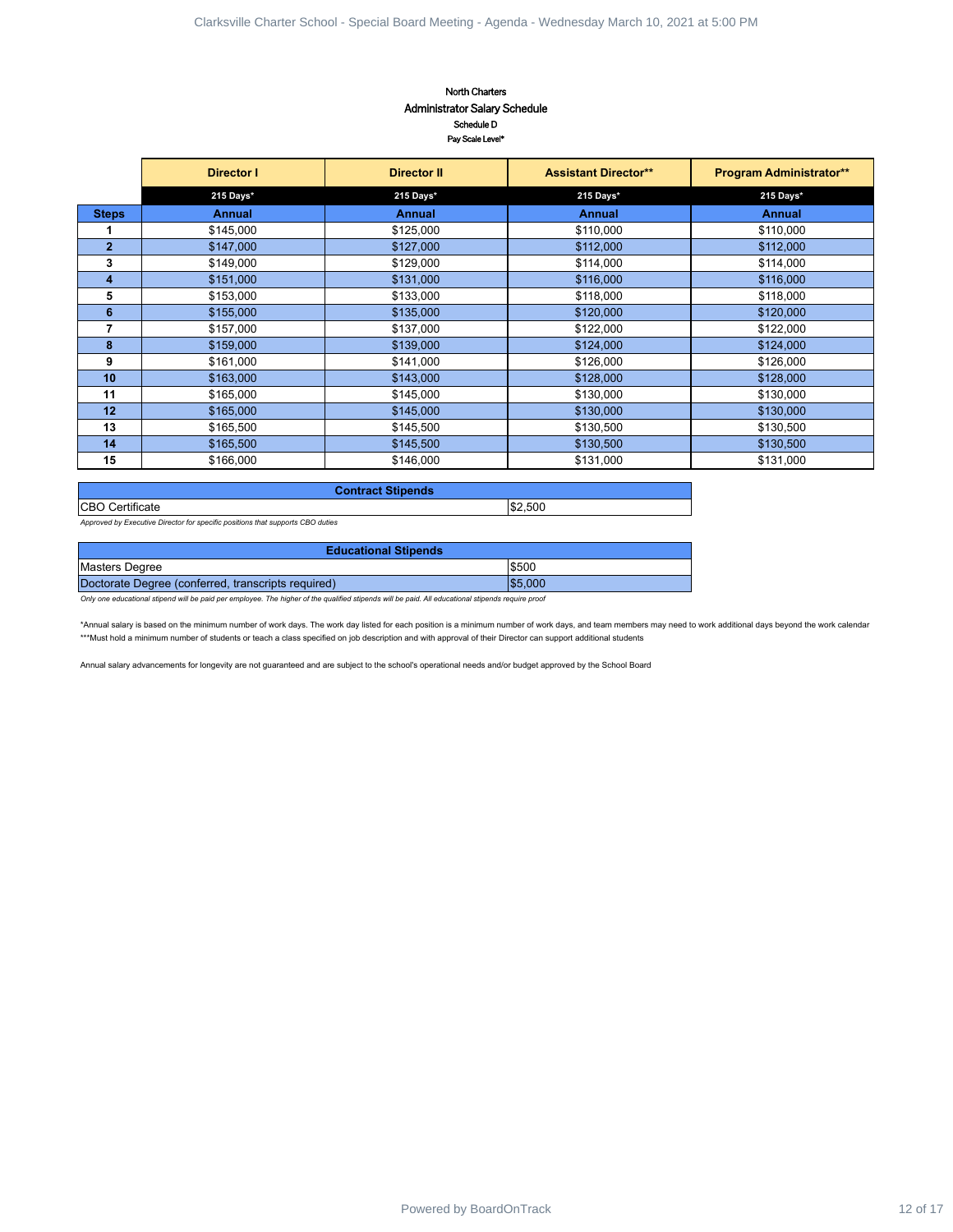## North Charters Classified Salary Schedule Schedule E- 260 Days Pay Scale Level\*

|                              |                      |                      |                      | North Charters<br><b>Classified Salary Schedule</b><br>Schedule E-260 Days |                      |                      |                      |                    |  |
|------------------------------|----------------------|----------------------|----------------------|----------------------------------------------------------------------------|----------------------|----------------------|----------------------|--------------------|--|
|                              |                      | <b>OFFICE TECH 1</b> |                      | Pay Scale Level*<br><b>OFFICE TECH 2</b>                                   |                      | <b>OFFICE TECH 3</b> | <b>OFFICE TECH 4</b> |                    |  |
|                              | 260 Days             | 2080 Hours           | 260 Days             | 2080 Hours                                                                 | 260 Days             | 2080 Hours           | 260 Days             | 2080 Hours         |  |
| <b>Steps</b>                 | <b>Annual</b>        | <b>Hourly</b>        | <b>Annual</b>        | <b>Hourly</b>                                                              | <b>Annual</b>        | <b>Hourly</b>        | Annual               | <b>Hourly</b>      |  |
| 1                            | \$31,250             | \$15.03              | \$37,502             | \$18.03                                                                    | \$40,019             | \$19.24              | \$50,003             | \$24.04            |  |
| $\mathbf 2$                  | \$32,200             | \$15.48              | \$38,627             | \$18.57                                                                    | \$41,220             | \$19.82              | \$51,503             | \$24.76            |  |
| 3                            | \$33,166             | \$15.95              | \$39,786             | \$19.13                                                                    | \$42,456             | \$20.41              | \$53,048             | \$25.50            |  |
| $\overline{\mathbf{4}}$<br>5 | \$34,161<br>\$35,186 | \$16.42<br>\$16.92   | \$40,980<br>\$42,209 | \$19.70<br>\$20.29                                                         | \$43,730<br>\$45,042 | \$21.02<br>\$21.65   | \$54,640<br>\$56,279 | \$26.27<br>\$27.06 |  |
| $6\phantom{.}$               | \$36,242             | \$17.42              | \$43,476             | \$20.90                                                                    | \$46,393             | \$22.30              | \$57,967             | \$27.87            |  |
| $\overline{7}$               | \$37,329             | \$17.95              | \$44,780             | \$21.53                                                                    | \$47,785             | \$22.97              | \$59,706             | \$28.71            |  |
| $\bf8$                       | \$38,449             | \$18.49              | \$46,123             | \$22.17                                                                    | \$49,219             | \$23.66              | \$61,498             | \$29.57            |  |
| 9                            | \$39,602             | \$19.04              | \$47,507             | \$22.84                                                                    | \$50,695             | \$24.37              | \$63,343             | \$30.45            |  |
| 10                           | \$40,790             | \$19.61              | \$48,932             | \$23.53                                                                    | \$52,216             | \$25.10              | \$65,243             | \$31.37            |  |
| 11<br>12                     | \$42,014<br>\$43,274 | \$20.20<br>\$20.81   | \$50,400<br>\$51,912 | \$24.23                                                                    | \$53,782<br>\$55,396 | \$25.86<br>\$26.63   | \$67,200<br>\$69,216 | \$32.31<br>\$33.28 |  |
| 13                           | \$44,573             | \$21.43              | \$53,469             | \$24.96<br>\$25.71                                                         | \$57,058             | \$27.43              | \$71,293             | \$34.28            |  |
| 14                           | \$45,910             | \$22.07              | \$55,074             | \$26.48                                                                    | \$58,770             | \$28.25              | \$73,431             | \$35.30            |  |
| 15                           | \$47,287             | \$22.73              | \$56,726             | \$27.27                                                                    | \$60,533             | \$29.10              | \$75,634             | \$36.36            |  |
|                              |                      |                      |                      |                                                                            |                      |                      |                      |                    |  |
|                              |                      |                      |                      |                                                                            |                      |                      |                      |                    |  |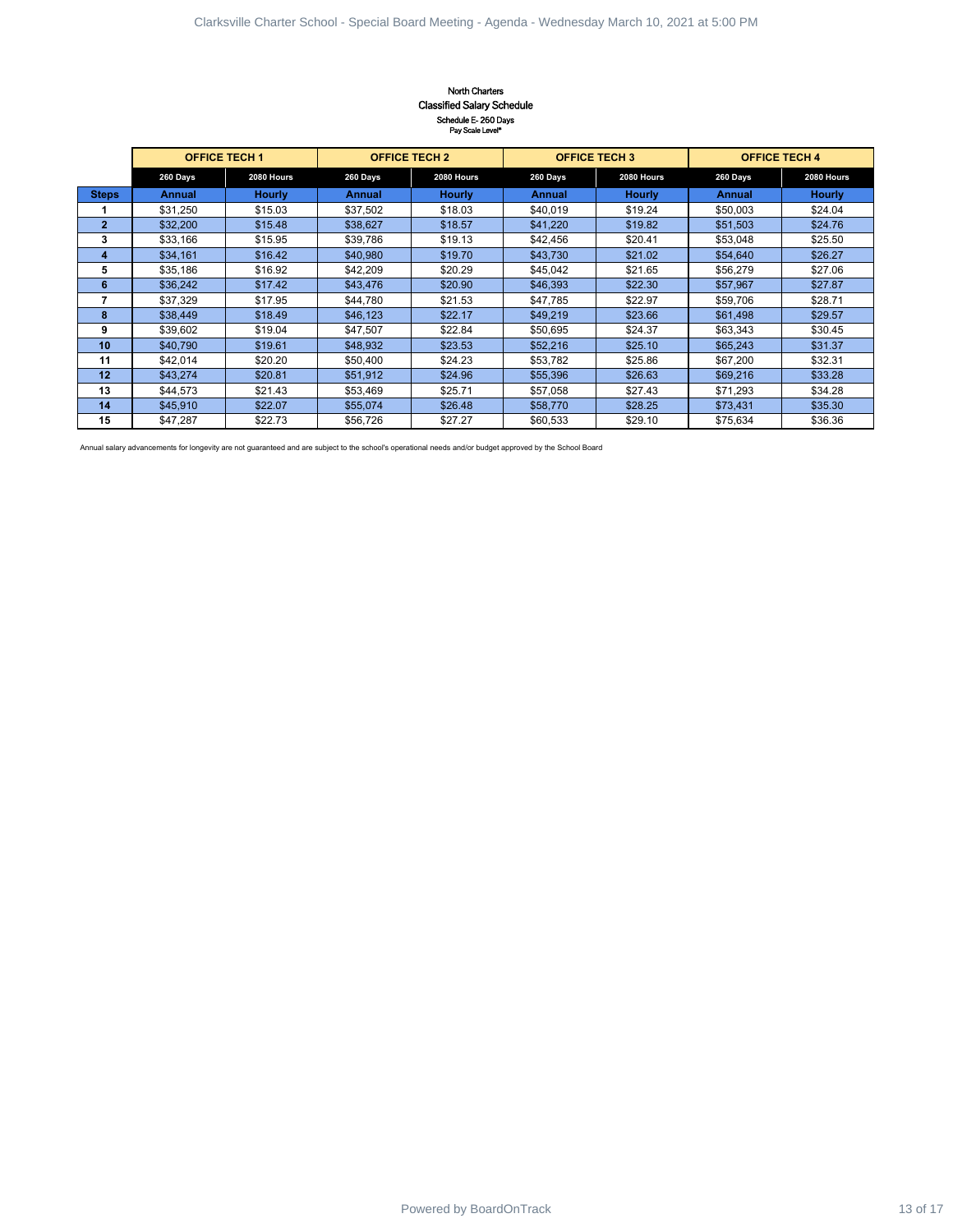## North Charter Part Time HST Pre-Approved Teaching Hours Schedule F- 190 Days Pre-Approved Hours\*

|                                                                                                                                                                                                                                                    |                     |                              |                         |                                    |            |                   | Part Time HST Pre-Approved Teaching Hours    |         | North Charters<br>Schedule F-190 Days |          |            |          |            |          |            |          |            |              |            |  |
|----------------------------------------------------------------------------------------------------------------------------------------------------------------------------------------------------------------------------------------------------|---------------------|------------------------------|-------------------------|------------------------------------|------------|-------------------|----------------------------------------------|---------|---------------------------------------|----------|------------|----------|------------|----------|------------|----------|------------|--------------|------------|--|
|                                                                                                                                                                                                                                                    |                     |                              |                         |                                    |            |                   | <b>Pre-Approved Part Time Teaching Hours</b> |         | Pre-Approved Hours*                   |          |            |          |            |          |            |          |            |              |            |  |
| Number of Students<br><b>Number of Approved</b><br>Weekly Hours                                                                                                                                                                                    | $\mathbf{1}$<br>1.5 | $\mathbf{2}$<br>$\mathbf{3}$ | $\mathbf{3}$<br>$4.5\,$ | $\overline{\mathbf{4}}$<br>$\bf 6$ | 5<br>$7.5$ | 6<br>$\mathsf{9}$ | $\overline{7}$<br>$10.5$                     | 8<br>12 | 9<br>13.5                             | 10<br>15 | 11<br>16.5 | 12<br>18 | 13<br>19.5 | 14<br>21 | 15<br>22.5 | 16<br>24 | 17<br>25.5 | 18<br>$27\,$ | 19<br>28.5 |  |
| Hourly rate = $$35.00$                                                                                                                                                                                                                             |                     |                              |                         |                                    |            |                   |                                              |         |                                       |          |            |          |            |          |            |          |            |              |            |  |
| Part Time Teachers follow the HST 190 day Work Calendar<br>These hours are pre-approved hours based on the number of students served. Any hours that need to be worked above and beyond these hours need to be approved by your direct supervisor. |                     |                              |                         |                                    |            |                   |                                              |         |                                       |          |            |          |            |          |            |          |            |              |            |  |
| Timecard hours need to be actual hours worked<br>Hours for required staff meetings and adjunct duties are in addition to the above hours, should be pre-approved by your supervisor, and should be noted as such on the employee timecard          |                     |                              |                         |                                    |            |                   |                                              |         |                                       |          |            |          |            |          |            |          |            |              |            |  |
| All unpaid meal periods need to be noted on the employee timecard                                                                                                                                                                                  |                     |                              |                         |                                    |            |                   |                                              |         |                                       |          |            |          |            |          |            |          |            |              |            |  |
|                                                                                                                                                                                                                                                    |                     |                              |                         |                                    |            |                   |                                              |         |                                       |          |            |          |            |          |            |          |            |              |            |  |
|                                                                                                                                                                                                                                                    |                     |                              |                         |                                    |            |                   |                                              |         |                                       |          |            |          |            |          |            |          |            |              |            |  |
|                                                                                                                                                                                                                                                    |                     |                              |                         |                                    |            |                   |                                              |         |                                       |          |            |          |            |          |            |          |            |              |            |  |
|                                                                                                                                                                                                                                                    |                     |                              |                         |                                    |            |                   |                                              |         |                                       |          |            |          |            |          |            |          |            |              |            |  |
|                                                                                                                                                                                                                                                    |                     |                              |                         |                                    |            |                   |                                              |         |                                       |          |            |          |            |          |            |          |            |              |            |  |
|                                                                                                                                                                                                                                                    |                     |                              |                         |                                    |            |                   |                                              |         |                                       |          |            |          |            |          |            |          |            |              |            |  |
|                                                                                                                                                                                                                                                    |                     |                              |                         |                                    |            |                   |                                              |         |                                       |          |            |          |            |          |            |          |            |              |            |  |
|                                                                                                                                                                                                                                                    |                     |                              |                         |                                    |            |                   |                                              |         |                                       |          |            |          |            |          |            |          |            |              |            |  |
|                                                                                                                                                                                                                                                    |                     |                              |                         |                                    |            |                   |                                              |         |                                       |          |            |          |            |          |            |          |            |              |            |  |
|                                                                                                                                                                                                                                                    |                     |                              |                         |                                    |            |                   |                                              |         |                                       |          |            |          |            |          |            |          |            |              |            |  |
|                                                                                                                                                                                                                                                    |                     |                              |                         |                                    |            |                   |                                              |         |                                       |          |            |          |            |          |            |          |            |              |            |  |
|                                                                                                                                                                                                                                                    |                     |                              |                         |                                    |            |                   |                                              |         |                                       |          |            |          |            |          |            |          |            |              |            |  |
|                                                                                                                                                                                                                                                    |                     |                              |                         |                                    |            |                   |                                              |         |                                       |          |            |          |            |          |            |          |            |              |            |  |
|                                                                                                                                                                                                                                                    |                     |                              |                         |                                    |            |                   |                                              |         |                                       |          |            |          |            |          |            |          |            |              |            |  |
|                                                                                                                                                                                                                                                    |                     |                              |                         |                                    |            |                   |                                              |         |                                       |          |            |          |            |          |            |          |            |              |            |  |
|                                                                                                                                                                                                                                                    |                     |                              |                         |                                    |            |                   |                                              |         |                                       |          |            |          |            |          |            |          |            |              |            |  |
|                                                                                                                                                                                                                                                    |                     |                              |                         |                                    |            |                   |                                              |         |                                       |          |            |          |            |          |            |          |            |              |            |  |
|                                                                                                                                                                                                                                                    |                     |                              |                         |                                    |            |                   |                                              |         |                                       |          |            |          |            |          |            |          |            |              |            |  |
|                                                                                                                                                                                                                                                    |                     |                              |                         |                                    |            |                   |                                              |         |                                       |          |            |          |            |          |            |          |            |              |            |  |
|                                                                                                                                                                                                                                                    |                     |                              |                         |                                    |            |                   |                                              |         |                                       |          |            |          |            |          |            |          |            |              |            |  |
|                                                                                                                                                                                                                                                    |                     |                              |                         |                                    |            |                   |                                              |         |                                       |          |            |          |            |          |            |          |            |              |            |  |
|                                                                                                                                                                                                                                                    |                     |                              |                         |                                    |            |                   |                                              |         |                                       |          |            |          |            |          |            |          |            |              |            |  |
|                                                                                                                                                                                                                                                    |                     |                              |                         |                                    |            |                   |                                              |         |                                       |          |            |          |            |          |            |          |            |              |            |  |
|                                                                                                                                                                                                                                                    |                     |                              |                         |                                    |            |                   |                                              |         |                                       |          |            |          |            |          |            |          |            |              |            |  |
|                                                                                                                                                                                                                                                    |                     |                              |                         |                                    |            |                   |                                              |         |                                       |          |            |          |            |          |            |          |            |              |            |  |
|                                                                                                                                                                                                                                                    |                     |                              |                         |                                    |            |                   |                                              |         |                                       |          |            |          |            |          |            |          |            |              |            |  |
|                                                                                                                                                                                                                                                    |                     |                              |                         |                                    |            |                   |                                              |         |                                       |          |            |          |            |          |            |          |            |              |            |  |
|                                                                                                                                                                                                                                                    |                     |                              |                         |                                    |            |                   |                                              |         |                                       |          |            |          |            |          |            |          |            |              |            |  |
|                                                                                                                                                                                                                                                    |                     |                              |                         |                                    |            |                   |                                              |         |                                       |          |            |          |            |          |            |          |            |              |            |  |
|                                                                                                                                                                                                                                                    |                     |                              |                         |                                    |            |                   |                                              |         |                                       |          |            |          |            |          |            |          |            |              |            |  |
|                                                                                                                                                                                                                                                    |                     |                              |                         |                                    |            |                   |                                              |         |                                       |          |            |          |            |          |            |          |            |              |            |  |
|                                                                                                                                                                                                                                                    |                     |                              |                         |                                    |            |                   |                                              |         |                                       |          |            |          |            |          |            |          |            |              |            |  |
|                                                                                                                                                                                                                                                    |                     |                              |                         |                                    |            |                   |                                              |         |                                       |          |            |          |            |          |            |          |            |              |            |  |
|                                                                                                                                                                                                                                                    |                     |                              |                         |                                    |            |                   |                                              |         |                                       |          |            |          |            |          |            |          |            |              |            |  |
|                                                                                                                                                                                                                                                    |                     |                              |                         |                                    |            |                   |                                              |         |                                       |          |            |          |            |          |            |          |            |              |            |  |
|                                                                                                                                                                                                                                                    |                     |                              |                         |                                    |            |                   |                                              |         |                                       |          |            |          |            |          |            |          |            |              |            |  |
|                                                                                                                                                                                                                                                    |                     |                              |                         |                                    |            |                   |                                              |         |                                       |          |            |          |            |          |            |          |            |              |            |  |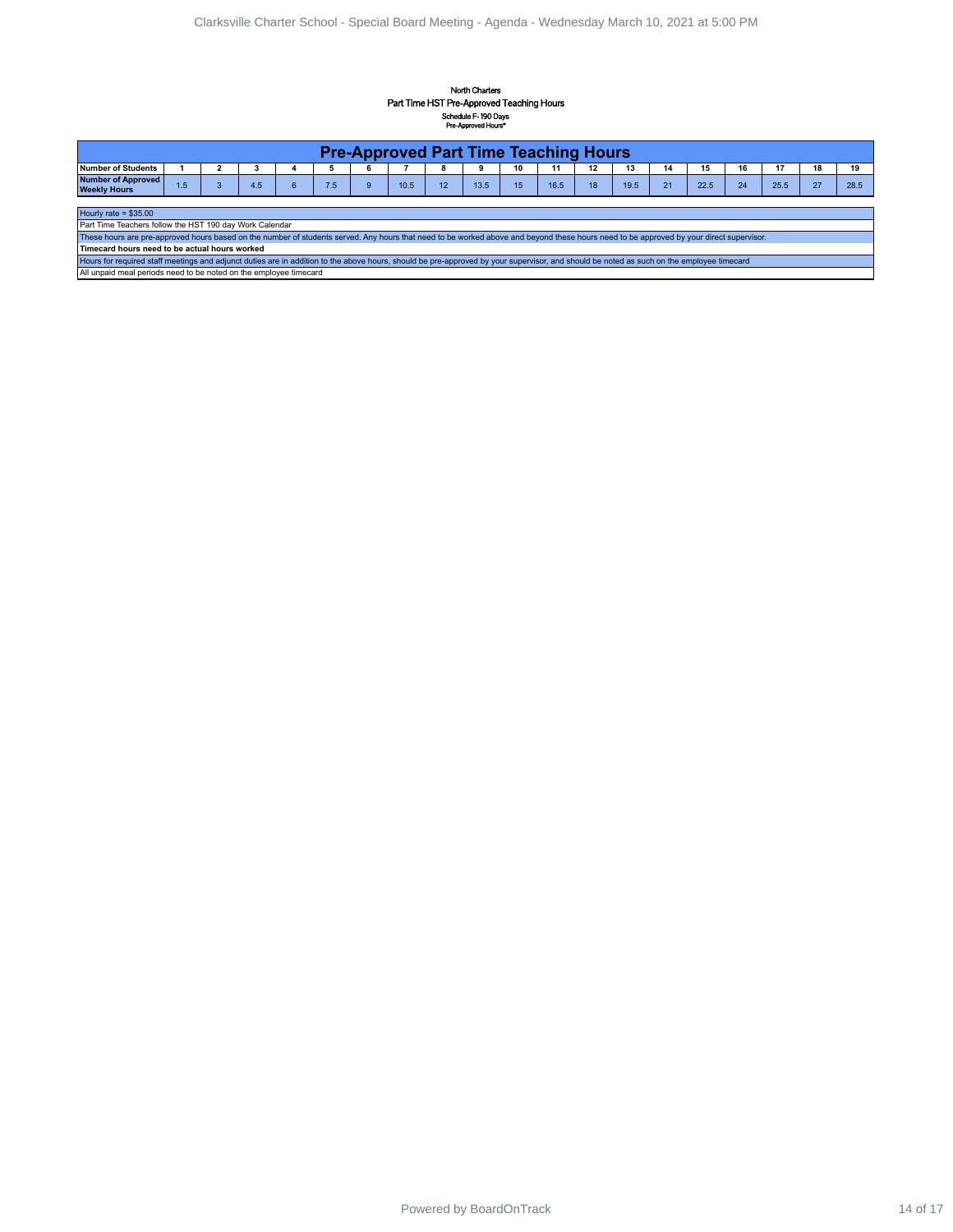| <b>North Charters</b><br><b>Stipend Chart</b>                                                                                                                                                                                                                                          |                          |  |
|----------------------------------------------------------------------------------------------------------------------------------------------------------------------------------------------------------------------------------------------------------------------------------------|--------------------------|--|
| Stipends are a fixed sum of money paid as an allowance in addition to regular pay for performing additional duties above and beyond the job<br>description. In order to offer the stipend pay, the additional duties must be defined and outside of the job description scope of work. |                          |  |
| <b>Stipend Position</b>                                                                                                                                                                                                                                                                | Amount per Year/Semester |  |
| Elective Class (min 15 students) 1 day/week                                                                                                                                                                                                                                            | \$1500/semester          |  |
| Elective Class (min 15 students) 2 days/week                                                                                                                                                                                                                                           | \$2500/semester          |  |
| WASC (Self-Study) Lead                                                                                                                                                                                                                                                                 | \$2,500                  |  |
| WASC Year Lead per school                                                                                                                                                                                                                                                              | \$500                    |  |
| California Healthy Youth Act Coach                                                                                                                                                                                                                                                     | \$2,500                  |  |
| NJHS & NHS Advisor<br>Academic Decathlon Stipend                                                                                                                                                                                                                                       | \$1,000<br>\$5,000       |  |
| New Teacher Mentor Teachers                                                                                                                                                                                                                                                            | \$500/teacher/semester   |  |
| Extended School Year (ESY)                                                                                                                                                                                                                                                             | \$3,500                  |  |
| Induction Coach Stipend                                                                                                                                                                                                                                                                | \$500/teacher/semester   |  |
| Curriculum Pacing Guide Development                                                                                                                                                                                                                                                    | \$1,000                  |  |
| Diversity and Inclusion Advisor<br>Vendor Liason                                                                                                                                                                                                                                       | \$3,500<br>\$1,000       |  |
| Testing                                                                                                                                                                                                                                                                                | \$200-\$1000             |  |
| Special Projects                                                                                                                                                                                                                                                                       | \$500-\$3000             |  |
|                                                                                                                                                                                                                                                                                        |                          |  |
|                                                                                                                                                                                                                                                                                        |                          |  |
|                                                                                                                                                                                                                                                                                        |                          |  |
|                                                                                                                                                                                                                                                                                        |                          |  |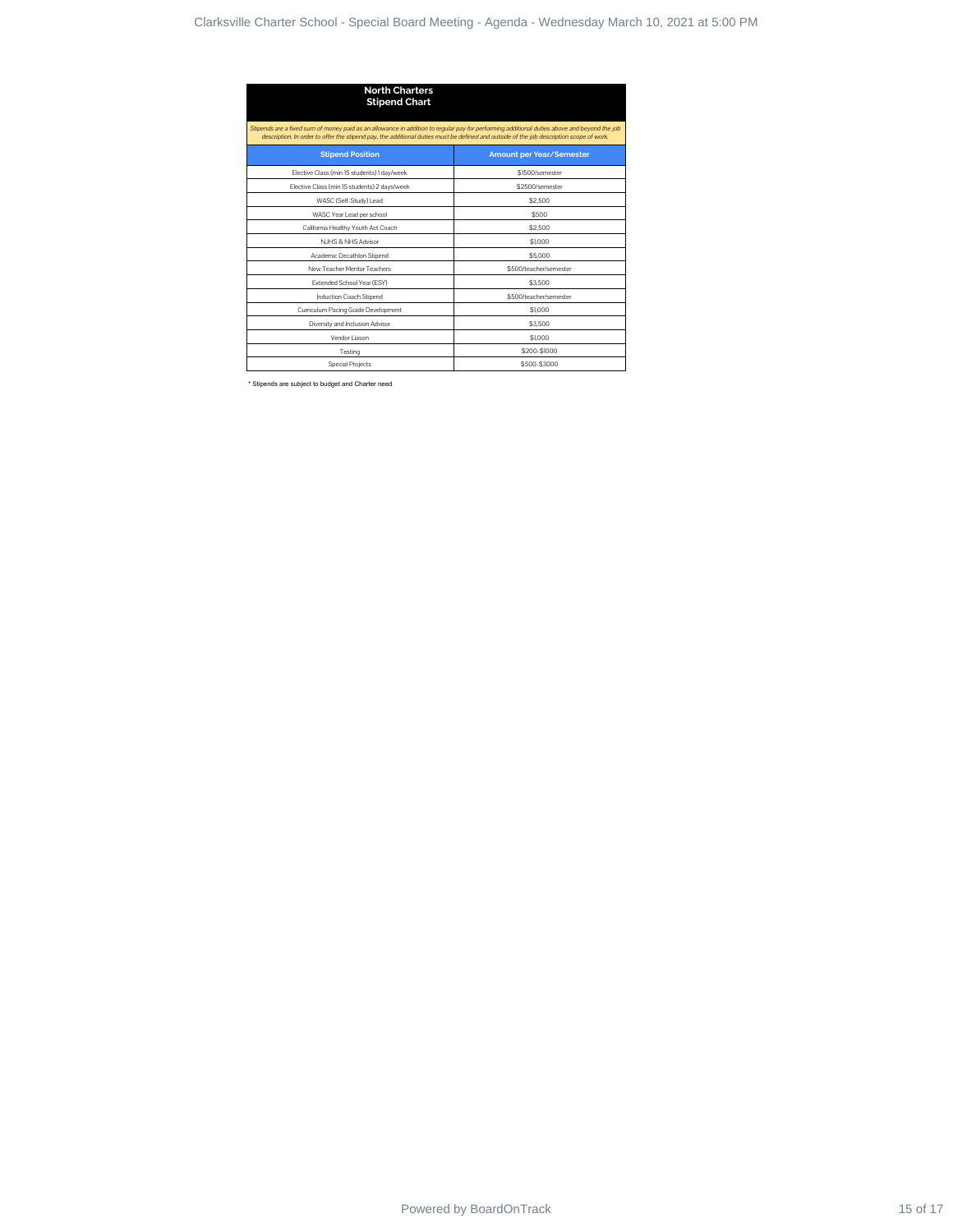## Student Funding Charts

**Section:** III. Finance<br>**Item:** B. Student I **Purpose:** Vote **Submitted by:**

**B. Student Funding Charts** Power Former for all - Epison Found Meeting - Agenda - Wednesday March 17 1 1 2021 - Special Studient Funding Charter School - Special Board Meeting - March 10, 2021 at 5:00 PM<br>
Powered By PM<br>
- Special Board Meeting - 202

**Related Material:** 2021-2022 FUNDING CHARTS\_CV.pdf